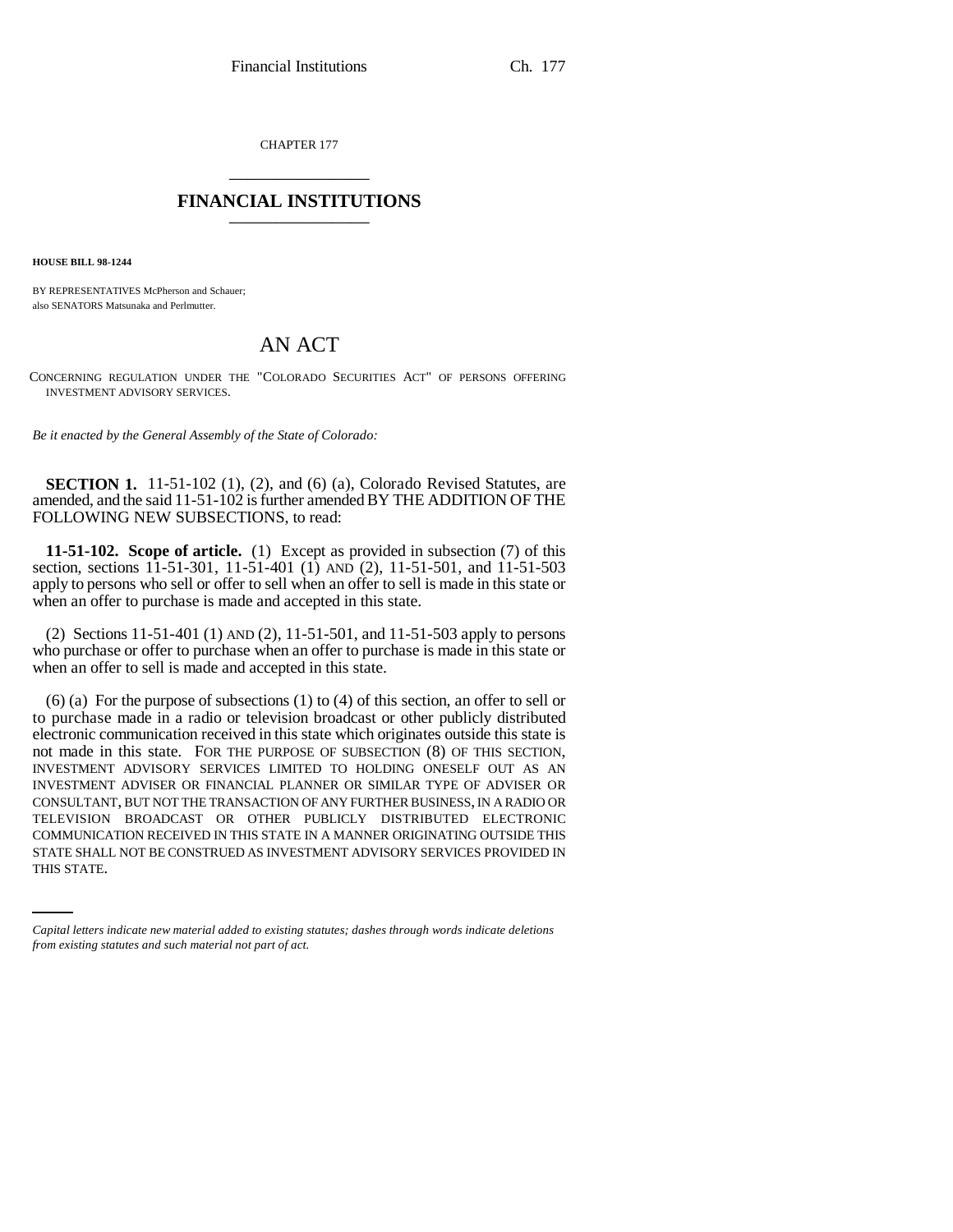(8) FOR PURPOSES OF SECTION 11-51-401 (1.5), (1.6), AND (2.5), "TRANSACTING BUSINESS IN THIS STATE" INCLUDES ENGAGING IN ANY OF THE ACTIVITIES ENUMERATED IN SECTION 11-51-201 (9.5) (a) OR HOLDING ONESELF OUT AS AN INVESTMENT ADVISER, FINANCIAL PLANNER, OR SIMILAR TYPE OF ADVISER OR CONSULTANT IF SUCH ACTIVITIES ARE ENGAGED IN, OR THE HOLDING OUT OCCURS, WITHIN THE STATE REGARDLESS OF WHETHER A PERSON TO WHOM SERVICES ARE PROVIDED OR TO WHOM SUCH HOLDING OUT IS MADE IS PHYSICALLY PRESENT WITHIN THE STATE. "TRANSACTING BUSINESS IN THIS STATE" ALSO INCLUDES ENGAGING IN THE SERVICES OR SO HOLDING ONESELF OUT WHENEVER A PERSON TO WHOM SUCH SERVICES ARE PROVIDED OR TO WHOM SUCH HOLDING OUT IS MADE IS BOTH A RESIDENT OF, AND PHYSICALLY PRESENT WITHIN, THE STATE.

(9) SECTION 11-51-501 (2) AND (3) APPLY IF:

(a) ANY OF THE PROSCRIBED CONDUCT OCCURS WITHIN THIS STATE REGARDLESS OF WHETHER A CLIENT OR PROSPECTIVE CLIENT IS PRESENT WITHIN THE STATE WHEN SUCH CONDUCT OCCURS; OR

(b) A CLIENT OR PROSPECTIVE CLIENT IS PHYSICALLY PRESENT WITHIN THE STATE WHEN ANY OF THE PROSCRIBED CONDUCT OCCURS IN THIS STATE.

**SECTION 2.** 11-51-201, Colorado Revised Statutes, is amended BY THE ADDITION OF THE FOLLOWING NEW SUBSECTIONS to read:

**11-51-201. Definitions.** As used in this article, unless the context otherwise requires:

(5.5) (a) "FEDERAL COVERED ADVISER" MEANS A PERSON WHO IS REGISTERED OR REQUIRED TO BE REGISTERED UNDER SECTION 203 OF THE FEDERAL "INVESTMENT ADVISERS ACT OF 1940".

(b) "FEDERAL COVERED ADVISER" DOES NOT INCLUDE EITHER A PERSON EXCEPTED FROM THE DEFINITION OF "INVESTMENT ADVISER" OR EXEMPT FROM REGISTRATION UNDER THE FEDERAL "INVESTMENT ADVISERS ACT OF 1940" SOLELY BY REASON OF THE FACT SUCH PERSON ADVISES A LOCAL GOVERNMENT INVESTMENT POOL TRUST FUND UNDER ARTICLE 75 OF TITLE 24, C.R.S.

(9.5) (a) (I) "INVESTMENT ADVISER" MEANS ANY PERSON WHO, FOR COMPENSATION, ENGAGES IN THE BUSINESS OF ADVISING OTHERS, EITHER DIRECTLY OR THROUGH PUBLICATIONS OR WRITINGS, AS TO THE VALUE OF SECURITIES OR AS TO THE ADVISABILITY OF INVESTING IN, PURCHASING, OR SELLING SECURITIES, OR WHO, FOR COMPENSATION AND AS PART OF A REGULAR BUSINESS, ISSUES OR PROMULGATES ANALYSES OR REPORTS CONCERNING SECURITIES.

(II) "INVESTMENT ADVISER" INCLUDES FINANCIAL PLANNERS OR OTHER PERSONS WHO, AS AN INTEGRAL COMPONENT OF OTHER FINANCIALLY RELATED SERVICES, PROVIDE INVESTMENT ADVISORY SERVICES TO OTHERS FOR COMPENSATION AND AS A PART OF A BUSINESS OR WHO HOLD THEMSELVES OUT AS PROVIDING INVESTMENT ADVISORY SERVICES TO OTHERS FOR COMPENSATION.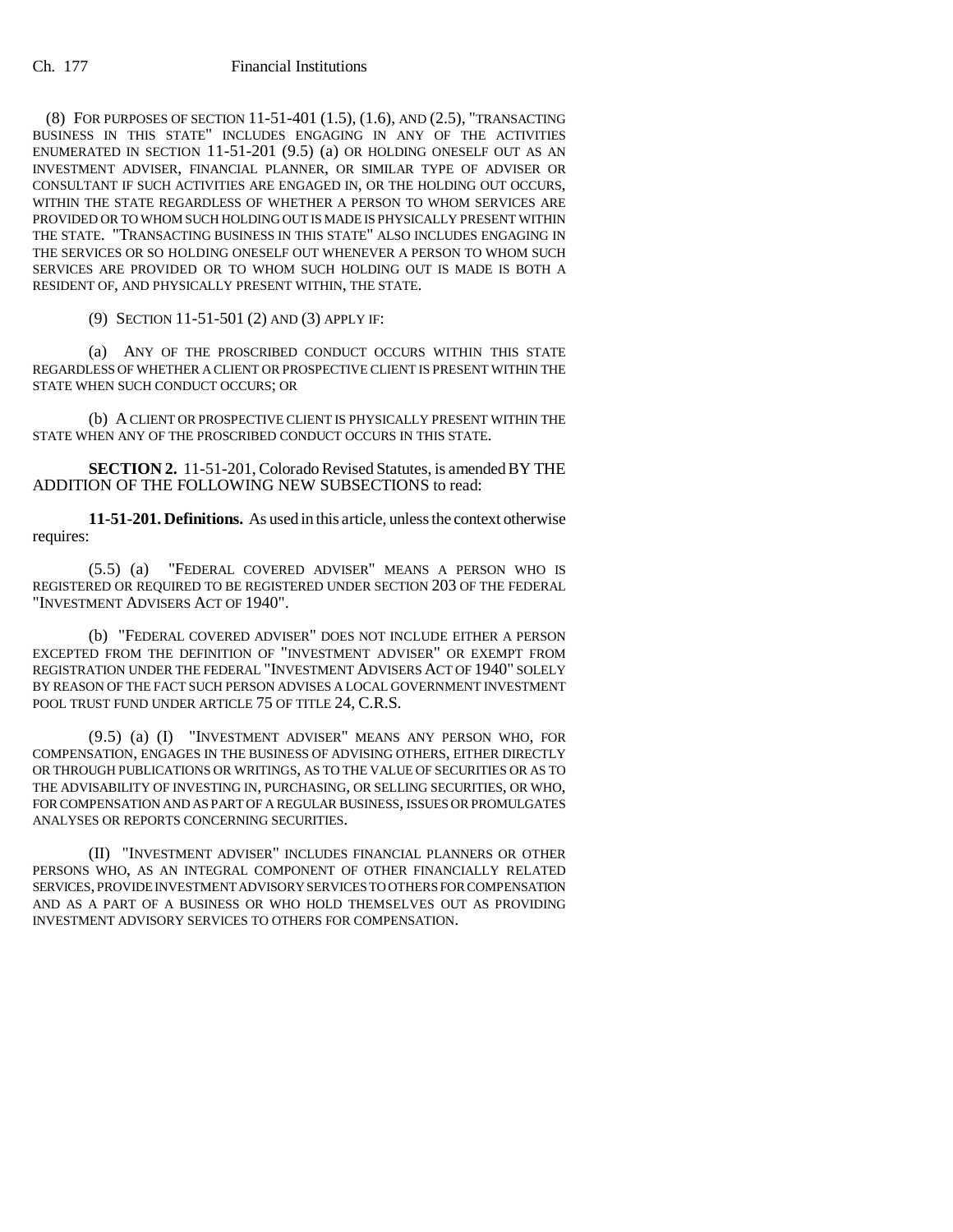(b) "INVESTMENT ADVISER" DOES NOT INCLUDE:

(I) A FEDERAL COVERED ADVISER;

(II) A PUBLISHER OF A BONA FIDE NEWSPAPER, MAGAZINE, OR BUSINESS OR FINANCIAL PUBLICATION WITH A REGULAR PAID CIRCULATION;

(III) A PUBLISHER OF A SECURITIES ADVISORY NEWSLETTER WITH A REGULAR AND PAID CIRCULATION WHO DOES NOT PROVIDE ADVICE TO SUBSCRIBERS ON THEIR SPECIFIC INVESTMENT SITUATIONS;

(IV) AN AUTHOR OF MATERIAL INCLUDED IN A NEWSPAPER, MAGAZINE, PUBLICATION, OR NEWSLETTER WHO DOES NOT OTHERWISE COME WITHIN THE DEFINITION OF AN INVESTMENT ADVISER OR INVESTMENT ADVISER REPRESENTATIVE;

(V) AN INVESTMENT ADVISER REPRESENTATIVE;

(VI) A LICENSED BROKER-DEALER OR SALES REPRESENTATIVE FOR A LICENSED BROKER-DEALER WHOSE PERFORMANCE OF INVESTMENT ADVISORY SERVICES IS SOLELY INCIDENTAL TO THE CONDUCT OF THE PERSON'S BUSINESS AS A BROKER-DEALER AND WHO RECEIVES NO SPECIAL COMPENSATION FOR SUCH SERVICES;

(VII) A DEPOSITORY INSTITUTION OR A PERSON EMPLOYED BY OR DIRECTLY ASSOCIATED WITH A DEPOSITORY INSTITUTION;

(VIII) ANY LAWYER, ACCOUNTANT, ENGINEER, OR TEACHER WHOSE PERFORMANCE OF SUCH SERVICES IS SOLELY INCIDENTAL TO THE PRACTICE OF THAT PERSON'S PROFESSION;

(IX) A PERSON WHO PROVIDES INVESTMENT ADVISORY SERVICES SOLELY WHILE ACTING AS AN INVESTMENT BANKER OR BUSINESS BROKER ON BEHALF OF ONE OR MORE PARTIES TO, AND IN CONNECTION WITH, A TRANSACTION OR PROPOSED TRANSACTION FOR THE TRANSFER OF A CONTROLLING INTEREST IN A BUSINESS ENTERPRISE;

(X) AN OFFICIAL, EMPLOYEE, OR REPRESENTATIVE OF THE UNITED STATES, AN INDIVIDUAL STATE, A POLITICAL SUBDIVISION OF AN INDIVIDUAL STATE, OR AN AGENCY OR A CORPORATE OR OTHER INSTRUMENTALITY OF THE UNITED STATES OR AN INDIVIDUAL STATE, WHILE ACTING IN SUCH PERSON'S OFFICIAL CAPACITY ON BEHALF OF SUCH ENTITY;

(XI) A LICENSED REAL ESTATE BROKER OR SALESPERSON WHOSE ADVICE TO CLIENTS RELATES ONLY TO THE INVESTMENT OR ACQUISITION OF REAL PROPERTY OR AN INTEREST IN REAL PROPERTY; OR

(XII) ANY OTHER PERSON OR CLASS OF PERSONS EXCLUDED BY RULE OR ORDER OF THE SECURITIES COMMISSIONER.

(9.6) (a) "INVESTMENT ADVISER REPRESENTATIVE" WITH RESPECT TO AN INVESTMENT ADVISER MEANS AN INDIVIDUAL WHO HAS A PLACE OF BUSINESS IN THIS STATE; WHO IS A PARTNER, OFFICER, OR DIRECTOR OF AN INVESTMENT ADVISER; WHO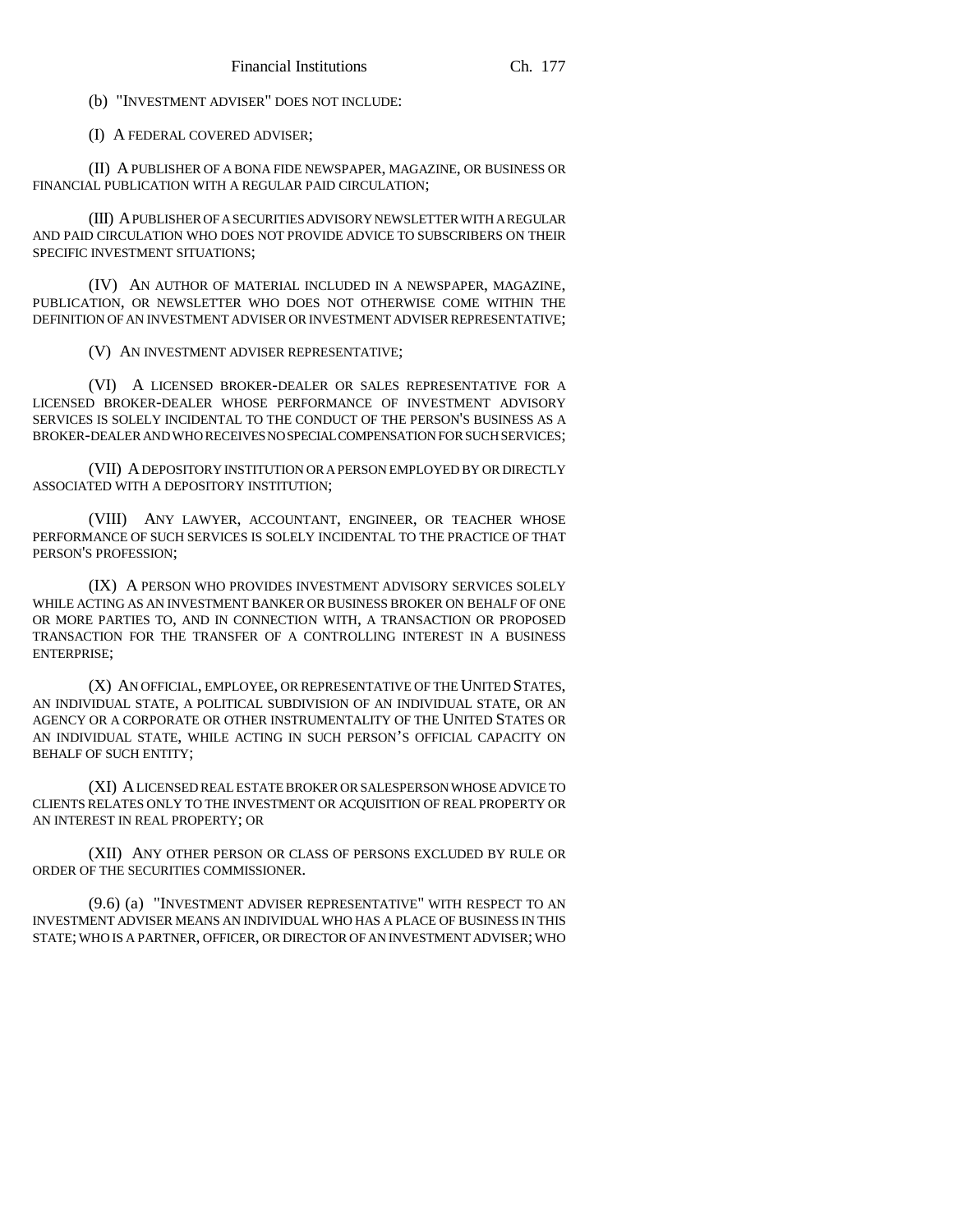OCCUPIES A STATUS SIMILAR TO OR PERFORMS FUNCTIONS SIMILAR TO THOSE OF A PARTNER, OFFICER, OR DIRECTOR FOR AN INVESTMENT ADVISER; OR WHO IS EMPLOYED OR OTHERWISE ASSOCIATED WITH AN INVESTMENT ADVISER WHO:

(I) MAKES RECOMMENDATIONS OR OTHERWISE RENDERS ADVICE TO CLIENTS REGARDING SECURITIES;

(II) MANAGES SECURITIES ACCOUNTS OR PORTFOLIOS FOR CLIENTS;

(III) DETERMINES WHICH RECOMMENDATION OR ADVICE REGARDING SECURITIES SHOULD BE GIVEN TO CLIENTS; OR

(IV) SUPERVISES EMPLOYEES OF, OR PERSONS OTHERWISE ASSOCIATED WITH, AN INVESTMENT ADVISER OR A FEDERAL COVERED ADVISER WHO PERFORM ANY OF THE DUTIES SPECIFIED IN THIS PARAGRAPH (a).

(b) "INVESTMENT ADVISER REPRESENTATIVE" FOR A FEDERAL COVERED ADVISER MEANS ANY INDIVIDUAL WITH A PLACE OF BUSINESS IN THIS STATE WHO IS AN "INVESTMENT ADVISER REPRESENTATIVE" AS DEFINED BY THE SECURITIES AND EXCHANGE COMMISSION IN RULE 203A-3 PROMULGATED UNDER THE FEDERAL "INVESTMENT ADVISERS ACT OF 1940".

(c) THE TERM "INVESTMENT ADVISER REPRESENTATIVE" DOES NOT INCLUDE:

(I) A LICENSED SALES REPRESENTATIVE FOR A LICENSED BROKER-DEALER WHOSE PERFORMANCE OF INVESTMENT ADVISORY SERVICES IS SOLELY INCIDENTAL TO THE CONDUCT OF BUSINESS AS A SALES REPRESENTATIVE AND WHO RECEIVES NO SPECIAL CONSIDERATION IN CONNECTION WITH PROVIDING SUCH SERVICES; OR

(II) ANY OTHER INDIVIDUAL OR CLASS OF INDIVIDUALS EXCLUDED BY RULE OR ORDER OF THE SECURITIES COMMISSIONER.

(9.7) "INVESTMENT ADVISORY SERVICES" MEANS THOSE ACTIVITIES PERFORMED BY A PERSON IN CONNECTION WITH SUCH PERSON'S ENGAGING IN ANY OF THE ACTIVITIES DESCRIBED IN PARAGRAPH (a) OF SUBSECTION (9.5) OF THIS SECTION, INCLUDING SUCH ACTIVITIES BY A FEDERAL COVERED ADVISER OR AN INVESTMENT ADVISER REPRESENTATIVE FOR A FEDERAL COVERED ADVISER.

(12.5) "PLACE OF BUSINESS" FOR INVESTMENT ADVISER REPRESENTATIVES SHALL HAVE THE SAME MEANING AS DEFINED BY THE SECURITIES AND EXCHANGE COMMISSION IN RULE 203A-3 PROMULGATED UNDER THE FEDERAL "INVESTMENT ADVISERS ACT OF 1940".

**SECTION 3.** 11-51-202, Colorado Revised Statutes, is amended BY THE ADDITION OF A NEW SUBSECTION to read:

**11-51-202. References to federal statutes.** (3) EACH REFERENCE IN THIS ARTICLE TO THE FEDERAL "INVESTMENT ADVISERS ACT OF 1940" MEANS THAT ACT IN EFFECT ON THE EFFECTIVE DATE OF THIS SUBSECTION (3), TOGETHER WITH ALL RULES AND REGULATIONS UNDER SUCH FEDERAL ACT AS IN EFFECT ON THAT DATE, EXCEPT AS SUBSEQUENT AMENDMENTS MAY BECOME APPLICABLE UNDER THIS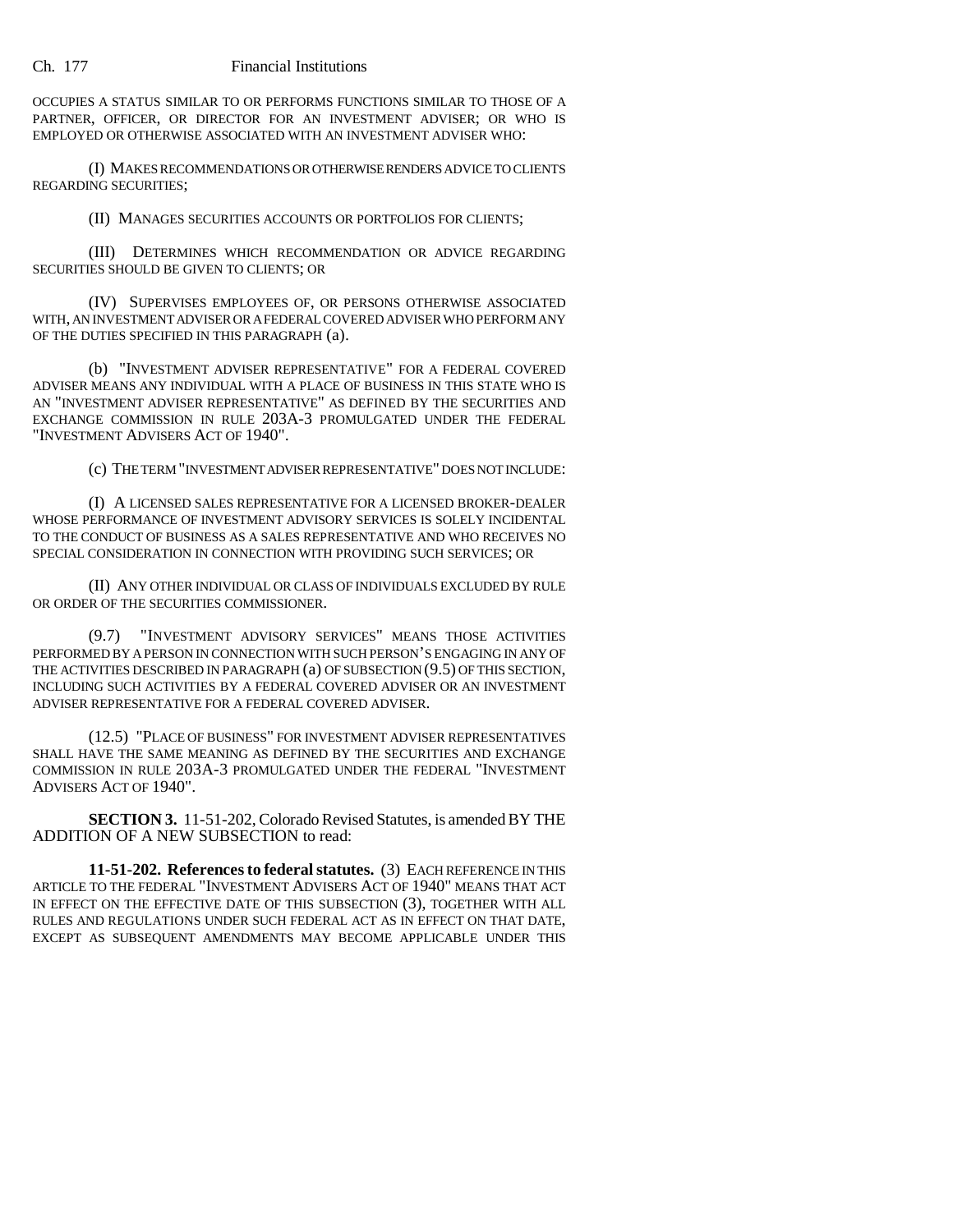ARTICLE PURSUANT TO SUBSECTION (2) OF THIS SECTION.

**SECTION 4.** 11-51-401 (3), Colorado Revised Statutes, is amended, and the said 11-51-401 is further amended BY THE ADDITION OF THE FOLLOWING NEW SUBSECTIONS, to read:

**11-51-401. Licensing and notice filing requirements.** (1.5) A PERSON WITH A PLACE OF BUSINESS IN THIS STATE SHALL NOT TRANSACT BUSINESS IN THIS STATE AS AN INVESTMENT ADVISER OR INVESTMENT ADVISER REPRESENTATIVE UNLESS SUCH PERSON IS LICENSED AS SUCH OR EXEMPT FROM LICENSING UNDER SECTION 11-51-402.

(1.6) A FEDERAL COVERED ADVISER EITHER WITH A PLACE OF BUSINESS IN THIS STATE OR WHO EMPLOYS OR OTHERWISE ENGAGES AN INDIVIDUAL WITH A PLACE OF BUSINESS IN THIS STATE TO ACT AS AN INVESTMENT ADVISER REPRESENTATIVE SHALL NOT TRANSACT BUSINESS IN THIS STATE AS A FEDERAL COVERED ADVISER UNLESS SUCH ADVISER HAS FILED WITH THE SECURITIES COMMISSIONER THE NOTICE AND FEE REQUIRED IN SECTIONS 11-51-403 AND 11-51-404.

(2.5) AN INVESTMENT ADVISER SHALL NOT EMPLOY OR OTHERWISE ENGAGE ANY INDIVIDUAL WITH A PLACE OF BUSINESS IN THIS STATE TO ACT AS AN INVESTMENT ADVISER REPRESENTATIVE IN THIS STATE UNLESS SUCH INDIVIDUAL IS LICENSED IN ACCORDANCE WITH SECTION 11-51-403 OR IS EXEMPT FROM LICENSING UNDER SECTION 11-51-402 (1).

(3) Neither a NO broker-dealer, nor an INVESTMENT ADVISER, OR issuer shall employ or otherwise engage a person to participate in any activity in this state contrary to an order by the securities commissioner applicable to that person under section 11-51-410. A broker-dealer, INVESTMENT ADVISER, or issuer does not violate this subsection (3) if the broker-dealer, INVESTMENT ADVISER, or issuer sustains the burden of proof that it did not know and in the exercise of reasonable care could not have known of the order. Upon request from a broker-dealer, INVESTMENT ADVISER, or issuer and for good cause shown, the securities commissioner may waive the prohibition of this subsection (3) with respect to a person subject to an order under section 11-51-410.

(4) NO PERSON SHALL ACT AS AN INVESTMENT ADVISER FOR A LOCAL GOVERNMENT INVESTMENT POOL TRUST FUND UNDER ARTICLE 75 OF TITLE 24,C.R.S., UNLESS THE PERSON HAS FIRST NOTIFIED THE SECURITIES COMMISSIONER BY FILING THE FORM PRESCRIBED BY THE SECURITIES COMMISSIONER.

**SECTION 5.** 11-51-402, Colorado Revised Statutes, is amended BY THE ADDITION OF THE FOLLOWING NEW SUBSECTIONS to read:

**11-51-402. Exempt broker-dealers, sales representatives - sanctions - exempt investment advisers and investment adviser representatives.** (5) (a) THE FOLLOWING INVESTMENT ADVISERS WITH NO PLACE OF BUSINESS IN THIS STATE ARE EXEMPT FROM THE LICENSE REQUIREMENT OF SECTION 11-51-401 (1.5):

(I) AN INVESTMENT ADVISER WHO: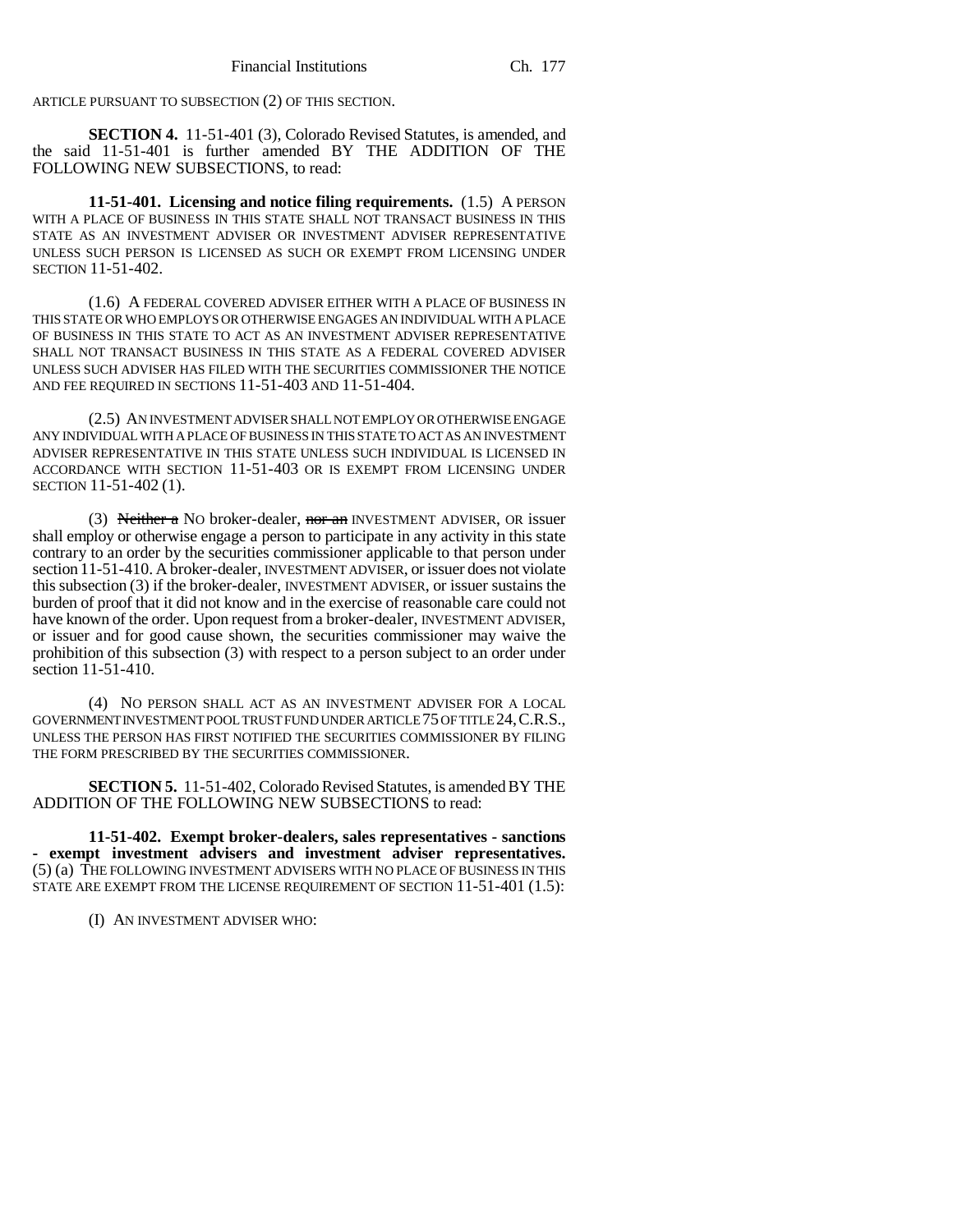(A) IS EXEMPT FROM REGISTRATION AS AN INVESTMENT ADVISER PURSUANT TO SECTION 203 (b) OF THE FEDERAL "INVESTMENT ADVISERS ACT OF 1940";

(B) HAS ONLY CLIENTS IN THIS STATE THAT ARE: OTHER INVESTMENT ADVISERS; FEDERAL COVERED ADVISERS; BROKER-DEALERS; DEPOSITORY INSTITUTIONS; INSURANCE COMPANIES; EMPLOYEE BENEFIT PLANS WITH ASSETS OF NOT LESS THAN ONE MILLION DOLLARS; OR OTHER INSTITUTIONAL INVESTORS OTHER THAN ANY LOCAL GOVERNMENT INVESTMENT POOL TRUST FUND UNDER ARTICLE 75 OF TITLE 24, C.R.S., AS ARE DESIGNATED BY RULE OR ORDER OF THE SECURITIES COMMISSIONER; OR

(C) DURING THE PRECEDING TWELVE-MONTH PERIOD, HAS HAD NOT MORE THAN FIVE CLIENTS OTHER THAN THOSE SPECIFIED IN SUB-SUBPARAGRAPH (B) OF THIS SUBPARAGRAPH (I).

(b) THE COMMISSIONER MAY BY RULE OR ORDER EXEMPT OTHER INVESTMENT ADVISERS FROM THE LICENSE REQUIREMENT OF SECTION 11-51-401  $(1.5).$ 

(6) INVESTMENT ADVISER REPRESENTATIVES EMPLOYED BY OR OTHERWISE ASSOCIATED WITH AN INVESTMENT ADVISER EXEMPT UNDER SUBSECTION (4) OF THIS SECTION ARE EXEMPT FROM THE LICENSE REQUIREMENT OF SECTION 11-51-401 (1.5).

**SECTION 6.** 11-51-403, Colorado Revised Statutes, is amended to read:

**11-51-403. Application for license - notice filing requirements.** (1) An applicant for a license as a broker-dealer, or sales representative, INVESTMENT ADVISER, OR INVESTMENT ADVISER REPRESENTATIVE shall file with the securities commissioner an application for a license and the consent to service of process required by section 11-51-706. The application must contain the information and be in the form the securities commissioner requires by rule. If the information contained in an application is inaccurate or incomplete in any material respect when the application is filed or becomes inaccurate or incomplete in any material respect as a result of any subsequent event, the applicant shall promptly file an amendment to the application to cure the inaccuracy or omission. The securities commissioner may require an applicant to submit additional information which THAT is material to an understanding of information about the applicant available to the securities commissioner in the application or otherwise, and an application shall be incomplete until all additional information required by the securities commissioner has been submitted.

(2) The application requirement of subsection (1) of this section FOR BROKER-DEALERS AND SALES REPRESENTATIVES is satisfied by an applicant who has filed and maintains complete and current registration information with the securities and exchange commission, in the case of a broker-dealer, or a self-regulatory organization, in the case of a sales representative, if that registration information and the consent to service of process required by section 11-51-706 are provided to the securities commissioner through the central registration depository. Any additional information the securities commissioner may require from such an applicant pursuant to subsection (1) of this section must be material to an understanding of information about the broker-dealer or sales representative which THAT is provided to the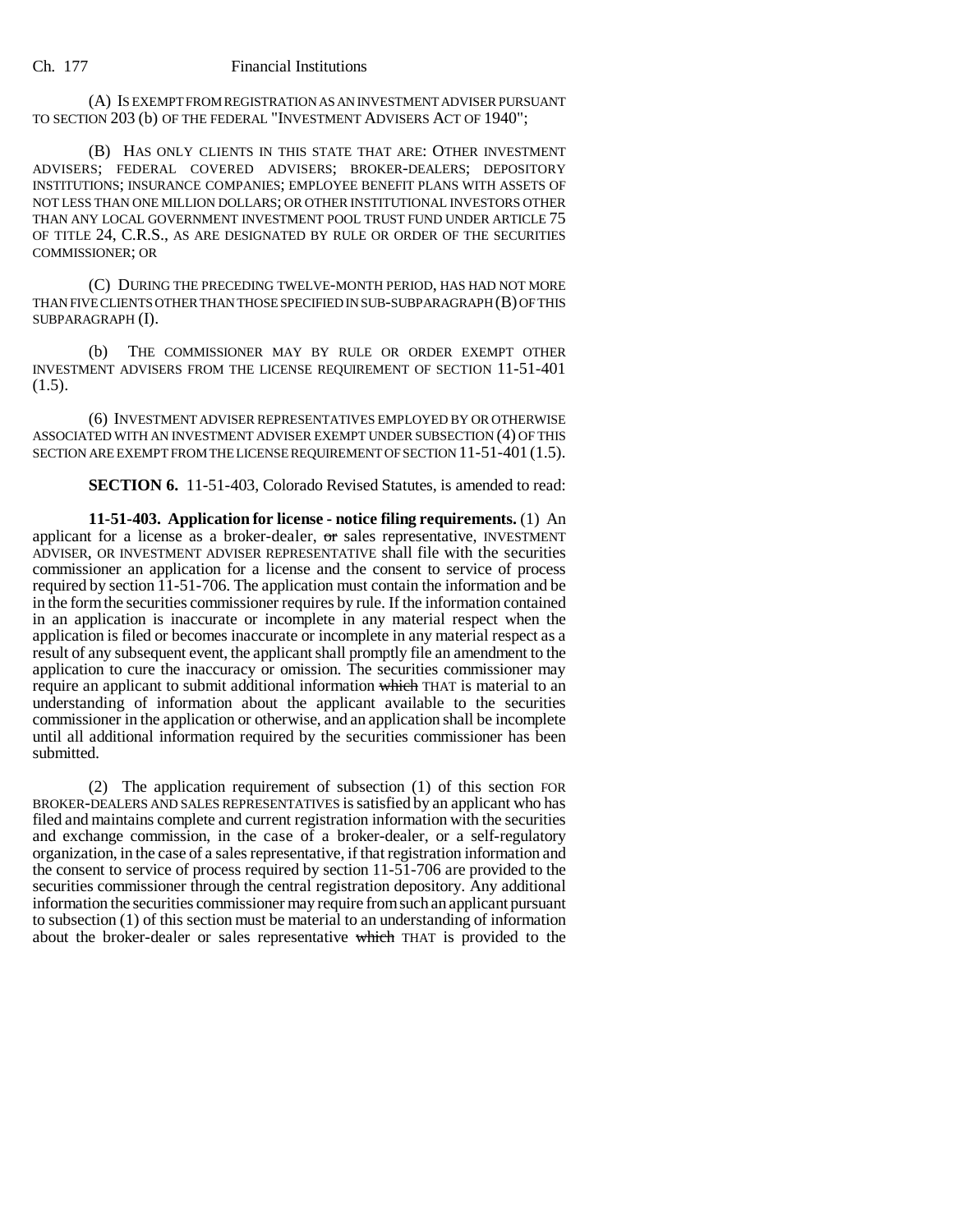securities commissioner through the central registration depository.

(3) (a) A FEDERAL COVERED ADVISER WHO DURING ANY CALENDAR YEAR EITHER HAS A PLACE OF BUSINESS IN THIS STATE OR EMPLOYS OR ENGAGES AN INVESTMENT ADVISER REPRESENTATIVE WITH A PLACE OF BUSINESS IN THIS STATE SHALL FILE WITH THE SECURITIES COMMISSIONER ANNUALLY A CONSENT TO SERVICE OF PROCESS AND SUCH DOCUMENTS AS ARE FILED BY SUCH ADVISER WITH THE SECURITIES AND EXCHANGE COMMISSION THAT THE COMMISSIONER MAY REQUIRE BY RULE OR ORDER.

(b) THE NOTICE FILING REQUIREMENT DESCRIBED IN PARAGRAPH (a) OF THIS SUBSECTION (3) DOES NOT APPLY TO ANY FEDERAL COVERED ADVISER WHO, DURING SUCH CALENDAR YEAR, NEITHER HAS A PLACE OF BUSINESS IN THIS STATE NOR EMPLOYS NOR ENGAGES AN INVESTMENT ADVISER REPRESENTATIVE WITH A PLACE OF BUSINESS IN THIS STATE.

(c) A NOTICE FILING UNDER THIS SECTION SHALL BE EFFECTIVE FROM ITS RECEIPT BY THE SECURITIES COMMISSIONER UNTIL DECEMBER 31 OF EACH YEAR. THEREAFTER, IT MAY BE RENEWED ANNUALLY UNTIL THE FOLLOWING DECEMBER 31 BY FILING WITH THE SECURITIES COMMISSIONER A COPY OF SUCH DOCUMENTS AS ARE REQUIRED PURSUANT TO PARAGRAPH (a) OF THIS SUBSECTION (3) AND PAYMENT OF A FEE PURSUANT TO SECTION 11-51-404.

**SECTION 7.** 11-51-404, Colorado Revised Statutes, is amended to read:

**11-51-404. License and notice fees.** (1) (a) An applicant for a license as a broker-dealer,  $\sigma$  sales representative, INVESTMENT ADVISER, OR INVESTMENT ADVISER REPRESENTATIVE shall pay an initial license fee and a licensed person shall pay an annual license fee which shall be determined and collected pursuant to section 11-51-707; except that no such license fee for a sales representative OR INVESTMENT ADVISER REPRESENTATIVE shall be more than twenty-five dollars.

(b) A FEDERAL COVERED ADVISER REQUIRED TO FILE AN ANNUAL NOTICE WITH THE SECURITIES COMMISSIONER PURSUANT TO SECTION 11-51-403(3) (a) SHALL PAY AN ANNUAL NOTICE FEE THAT SHALL BE DETERMINED AND COLLECTED PURSUANT TO SECTION 11-51-707.

(2) If an initial ANNUAL license fee is not paid within ninety days after the application is filed, the securities commissioner may deem the application to be withdrawn.

(3) (a) (I) If an annual license OR NOTICE fee is not paid within thirty days after the securities commissioner sends a written notice that the fee was not paid when due, the amount of the annual license fee shall be double the amount originally payable.

(II) IN THE CASE OF A BROKER-DEALER, INVESTMENT ADVISER, OR FEDERAL COVERED ADVISER, WRITTEN NOTICE IS DEEMED SENT WHEN THE NOTICE IS SENT TO THE BROKER-DEALER, INVESTMENT ADVISER, OR FEDERAL COVERED ADVISER.

(III) In the case of a sales representative, written notice will be IS deemed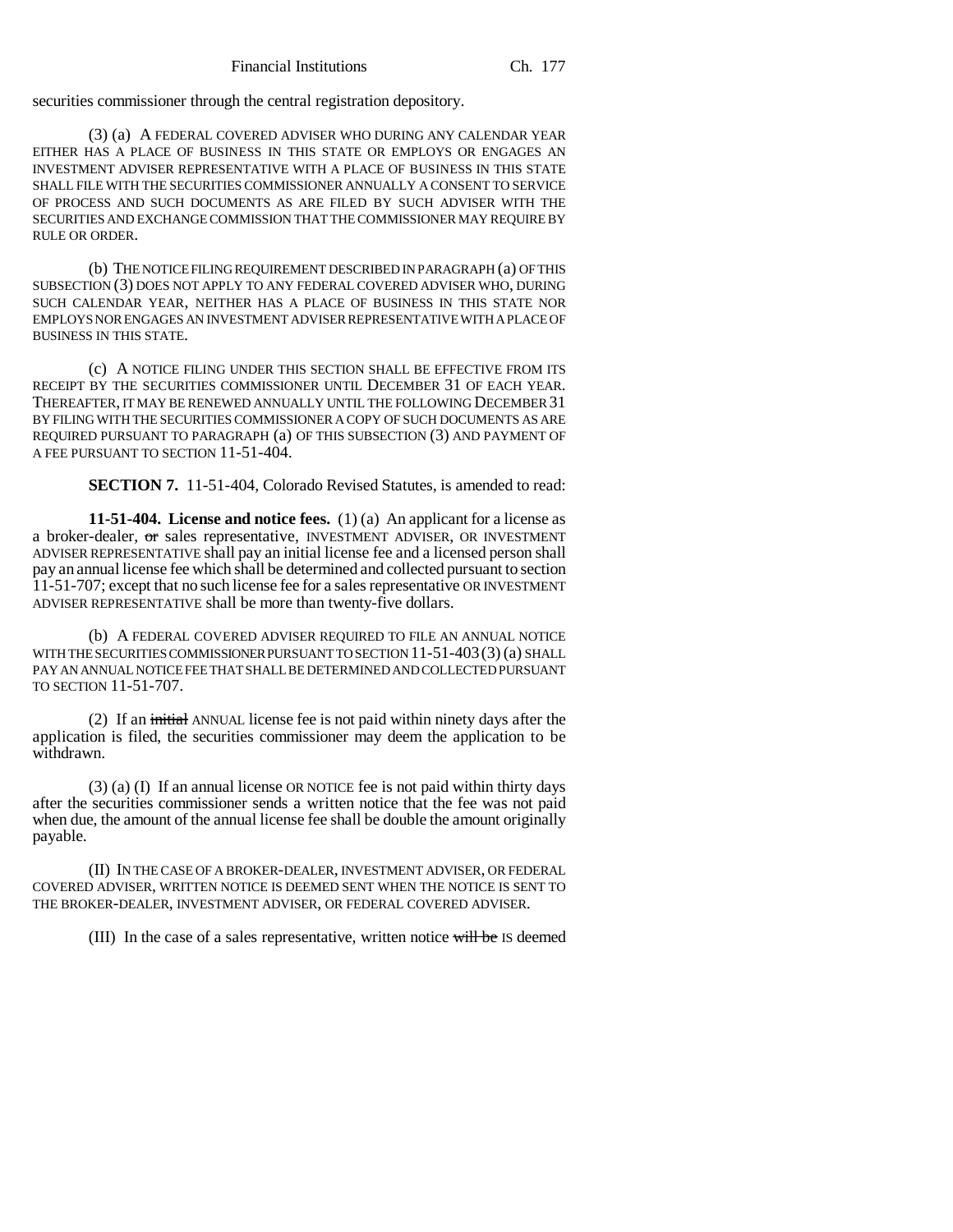sent to the sales representative when the notice is sent to a broker-dealer or an issuer for whom the sales representative is licensed to act.

(IV) IN THE CASE OF AN INVESTMENT ADVISER REPRESENTATIVE, WRITTEN NOTICE IS DEEMED SENT WHEN THE NOTICE IS SENT TO THE INVESTMENT ADVISER OR FEDERAL COVERED ADVISER FOR WHOM THE INVESTMENT ADVISER REPRESENTATIVE IS LICENSED TO ACT.

(b) (I) If an annual license OR NOTICE fee is not paid within sixty days after the securities commissioner sends the written notice described in paragraph (a) of this subsection (3), the securities commissioner may by order summarily suspend the license OR, IN THE CASE OF A FEDERAL COVERED ADVISER, THE AUTHORITY TO DO BUSINESS IN THIS STATE.

(II) IN THE CASE OF A BROKER-DEALER, INVESTMENT ADVISER, OR FEDERAL COVERED ADVISER, the securities commissioner shall send a copy of the order to the broker-dealer, INVESTMENT ADVISER, OR FEDERAL COVERED ADVISER whose license OR AUTHORITY TO DO BUSINESS IN THIS STATE has been summarily suspended.  $\sigma$ 

(III) In the case of a sales representative who has been licensed to act for a broker-dealer or an issuer and whose license has been summarily suspended, THE SECURITIES COMMISSIONER SHALL SEND A COPY OF THE ORDER to a broker-dealer or an issuer for whom the sales representative has been licensed to act.

(IV) IN THE CASE OF AN INVESTMENT ADVISER REPRESENTATIVE WHO HAS BEEN LICENSED TO ACT FOR AN INVESTMENT ADVISER OR FEDERAL COVERED ADVISER AND WHOSE LICENSE HAS BEEN SUMMARILY SUSPENDED, THE SECURITIES COMMISSIONER SHALL SEND A COPY OF THE ORDER TO THE INVESTMENT ADVISER OR FEDERAL COVERED ADVISER FOR WHOM THE INVESTMENT ADVISER REPRESENTATIVE HAS BEEN LICENSED TO ACT.

(4) If the annual license OR NOTICE fee is not paid within thirty days after the effective date of the AN ORDER OF summary suspension, the securities commissioner may by order summarily revoke the license OR AUTHORITY TO DO BUSINESS IN THIS STATE on the grounds that the license OR AUTHORITY has been abandoned.

 $\left(\frac{4}{4}\right)$  (5) If an application is denied or withdrawn, or a license OR AUTHORITY TO DO BUSINESS IN THIS STATE is abandoned, revoked, suspended, or withdrawn, the securities commissioner shall retain all fees paid.

**SECTION 8.** 11-51-405, Colorado Revised Statutes, is amended BY THE ADDITION OF THE FOLLOWING NEW SUBSECTIONS to read:

**11-51-405. Examinations and alternate qualifications.** (3) IN THE CASE OF A LICENSE AS AN INVESTMENT ADVISER REPRESENTATIVE, THE SECURITIES COMMISSIONER MAY BY RULE REQUIRE THE SUCCESSFUL COMPLETION OF ONE OR MORE STANDARDIZED WRITTEN EXAMINATIONS.EXAMINATIONS MAY DIFFER AMONG CLASSES OF APPLICANTS. ANY EXAMINATION MAY BE ADMINISTERED BY THE SECURITIES COMMISSIONER OR ANY PERSON THE SECURITIES COMMISSIONER MAY DESIGNATE.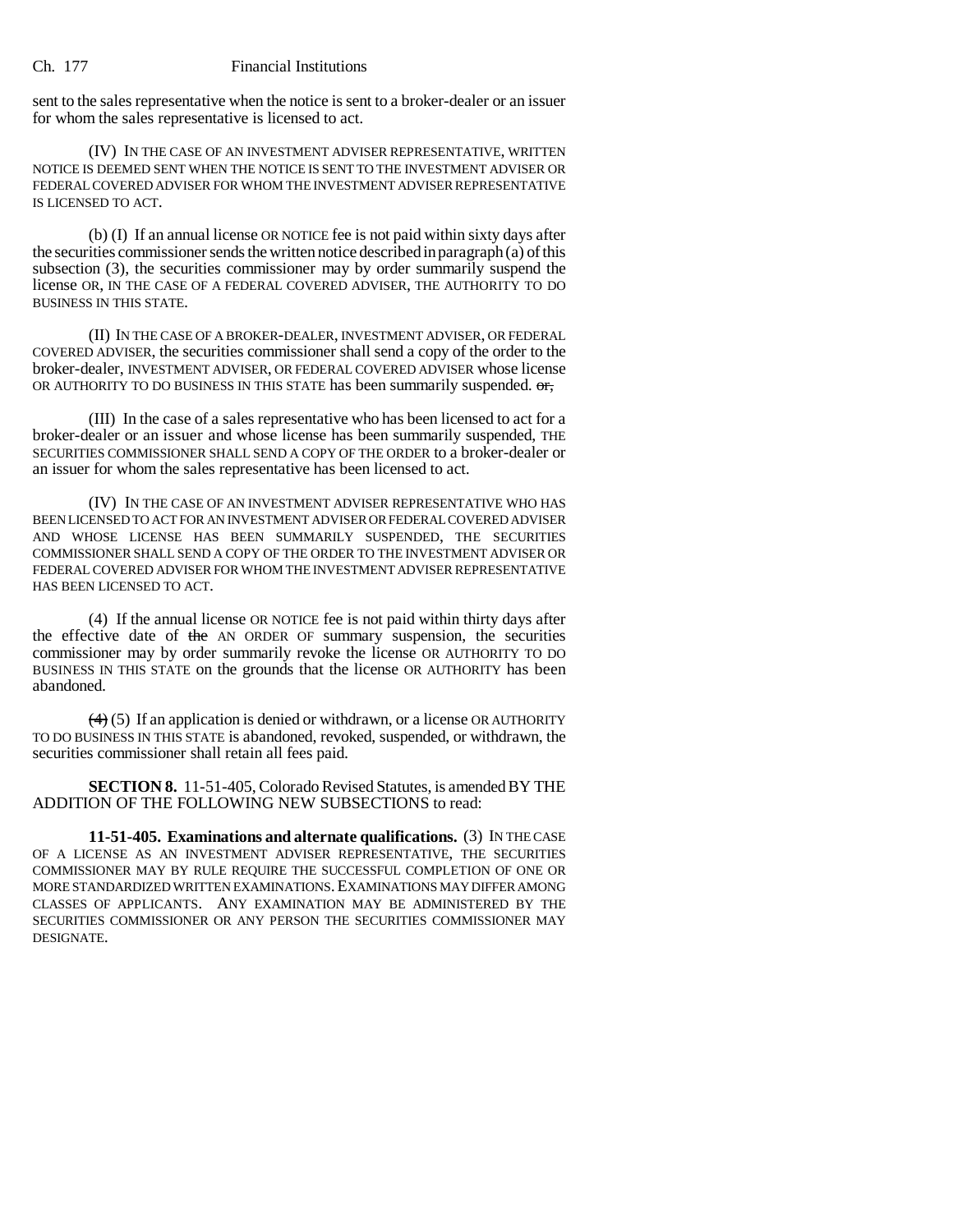(4) THE SECURITIES COMMISSIONER MAY BY RULE DESIGNATE OTHER QUALIFICATIONS AND CREDENTIALS THAT WILL BE ACCEPTED IN LIEU OF MEETING THE EXAMINATION REQUIREMENT SET FORTH IN SUBSECTION (3) OF THIS SECTION.

**SECTION 9.** The introductory portion to 11-51-406 (1) (a) and 11-51-406 (3), (4), (5), and (6), Colorado Revised Statutes, are amended, and the said 11-51-406 (1) is further amended BY THE ADDITION OF A NEW PARAGRAPH, to read:

**11-51-406. General provisions.** (1) (a) Unless a proceeding under section 11-51-410 is instituted, the license of a broker-dealer, or sales representative, OR INVESTMENT ADVISER REPRESENTATIVE becomes effective upon the last to occur of the following:

(c) A NOTICE FILING BY A FEDERAL COVERED ADVISER BECOMES EFFECTIVE UPON RECEIPT BY THE SECURITIES COMMISSIONER OF THE DOCUMENTS AND FEE REQUIRED TO BE FILED PURSUANT TO SECTIONS 11-51-403 AND 11-51-404.

(3) (a) The license of a sales representative is effective only with respect to actions taken for a broker-dealer or issuer for whom the sales representative is licensed.

(b) THE LICENSE OF AN INVESTMENT ADVISER REPRESENTATIVE IS EFFECTIVE ONLY WITH RESPECT TO ACTIONS TAKEN FOR AN INVESTMENT ADVISER OR FEDERAL COVERED ADVISER WITH WHOM SUCH INVESTMENT ADVISER REPRESENTATIVE IS EMPLOYED OR OTHERWISE ASSOCIATED WITH AS SHOWN IN THE MOST CURRENT INFORMATION FILED BY OR ON BEHALF OF SUCH REPRESENTATIVE PURSUANT TO SECTION 11-51-403 OR 11-51-407 (3).

(4) (a) A person may act as a sales representative for more than one broker-dealer or issuer.

(b) A PERSON MAY ACT AS AN INVESTMENT ADVISER REPRESENTATIVE FOR MORE THAN ONE INVESTMENT ADVISER OR FEDERAL COVERED ADVISER, AND MAY ALSO ACT AS AN INVESTMENT ADVISER REPRESENTATIVE AND A SALES REPRESENTATIVE.

(5) (a) If a licensed sales representative ceases to be employed or otherwise engaged by a broker-dealer or issuer or ceases to act as a sales representative, the broker-dealer or, in the case of a sales representative licensed to act for an issuer, the sales representative shall promptly notify the securities commissioner. A notification required by this subsection (5) may be given by a broker-dealer who is registered as a broker-dealer under the federal "Securities Exchange Act of 1934" by filing the information through the central registration depository.

(b) IF A LICENSED INVESTMENT ADVISER REPRESENTATIVE CEASES TO BE EMPLOYED OR OTHERWISE ENGAGED BY AN INVESTMENT ADVISER OR FEDERAL COVERED ADVISER OR CEASES TO ACT AS AN INVESTMENT ADVISER REPRESENTATIVE, THE INVESTMENT ADVISER OR FEDERAL COVERED ADVISER SHALL PROMPTLY NOTIFY THE SECURITIES COMMISSIONER.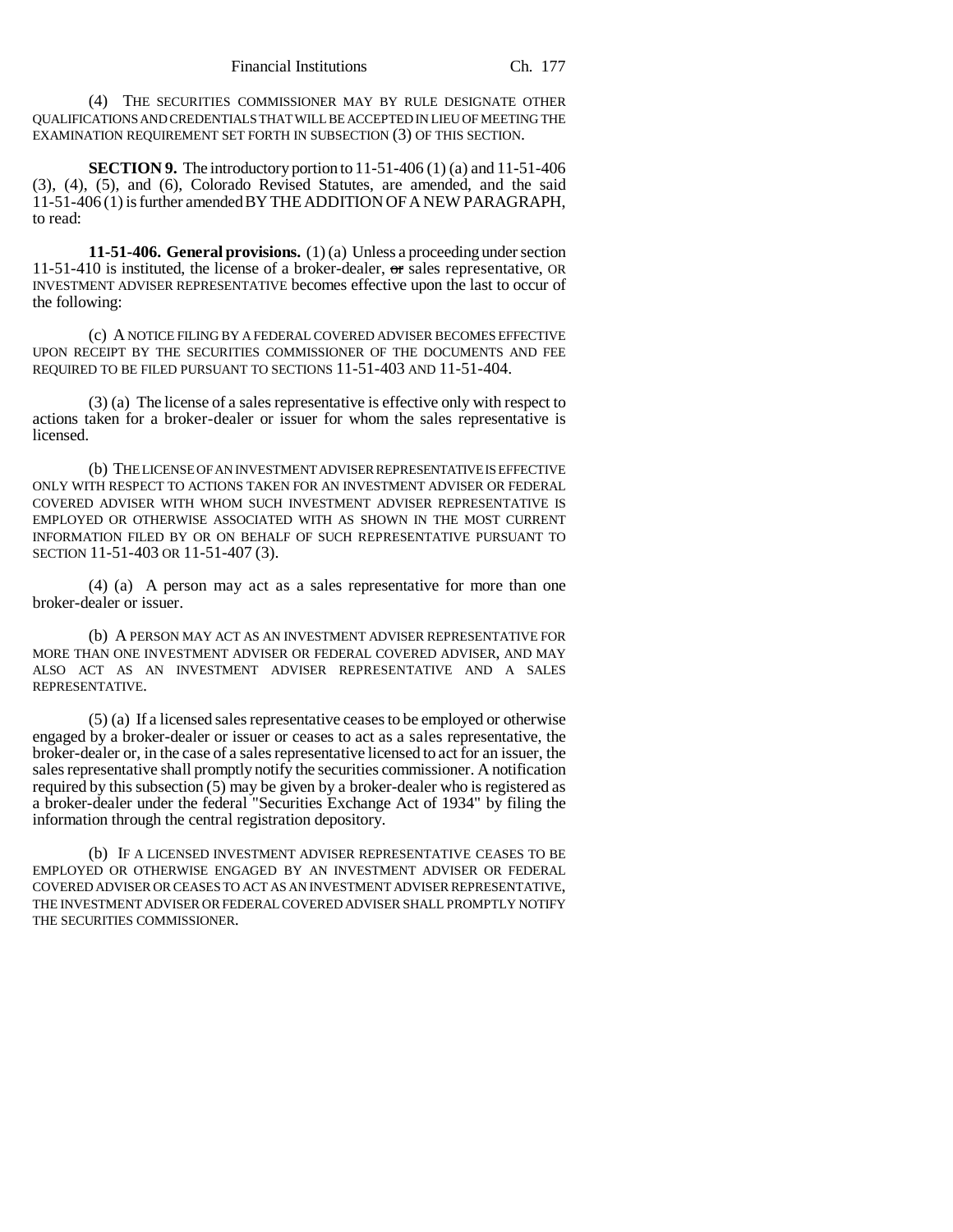(6) The license of a broker-dealer,  $\sigma$  sales representative, OR INVESTMENT ADVISER REPRESENTATIVE is effective until terminated by revocation or withdrawal.

**SECTION 10.** 11-51-407 (1), (3), and (4), Colorado Revised Statutes, are amended, and the said 11-51-407 is further amended BY THE ADDITION OF A NEW SUBSECTION, to read:

**11-51-407. Operating requirements.** (1) (a) The securities commissioner may by rule require licensed broker-dealers who are not registered under the federal "Securities Exchange Act of 1934":

(I) To satisfy specified minimum financial responsibility requirements;

(II) To file with the securities commissioner specified financial and other information;

(III) To make and maintain specified records and to preserve such records for five years or such other period as may be specified;

(IV) To establish written supervisory procedures and a system for applying such procedures which THAT is reasonably expected to prevent and detect violations of this article; and

(V) To acquire and keep in force a fidelity bond in such minimum amount and covering such risks as may be specified.

(b) THE SECURITIES COMMISSIONER MAY BY RULE REQUIRE LICENSED INVESTMENT ADVISERS WHOSE PRINCIPAL OFFICE AND PLACE OF BUSINESS IS IN THIS STATE, AND LICENSED INVESTMENT ADVISERS WHOSE PRINCIPAL OFFICE AND PLACE OF BUSINESS IS NOT IN THIS STATE BUT THAT IS EITHER NOT LICENSED IN THE STATE WHERE IT MAINTAINS ITS PRINCIPAL OFFICE AND PLACE OF BUSINESS OR NOT IN COMPLIANCE WITH SUCH STATE'S FINANCIAL OPERATING REQUIREMENTS OR BOOKS AND RECORDS REQUIREMENTS:

(I) TO FILE WITH THE SECURITIES COMMISSIONER SPECIFIED FINANCIAL AND OTHER INFORMATION;

(II) TO MAKE AND MAINTAIN SPECIFIED RECORDS AND TO PRESERVE SUCH RECORDS FOR FIVE YEARS OR SUCH OTHER PERIOD AS MAY BE SPECIFIED; AND

(III) TO ESTABLISH WRITTEN SUPERVISORY PROCEDURES AND A SYSTEM FOR APPLYING SUCH PROCEDURES THAT IS REASONABLY EXPECTED TO PREVENT AND DETECT VIOLATIONS OF THIS ARTICLE.

 $\left(\frac{b}{b}\right)$  (c) If a broker-dealer OR INVESTMENT ADVISER at any time knows, or has reason to know, that it is not in compliance with any rule made by the securities commissioner under this subsection (1), the broker-dealer OR INVESTMENT ADVISER shall promptly notify the securities commissioner of all relevant facts.

(3) (a) Every licensed broker-dealer, LICENSED INVESTMENT ADVISER, and every licensed sales representative shall file with the securities commissioner such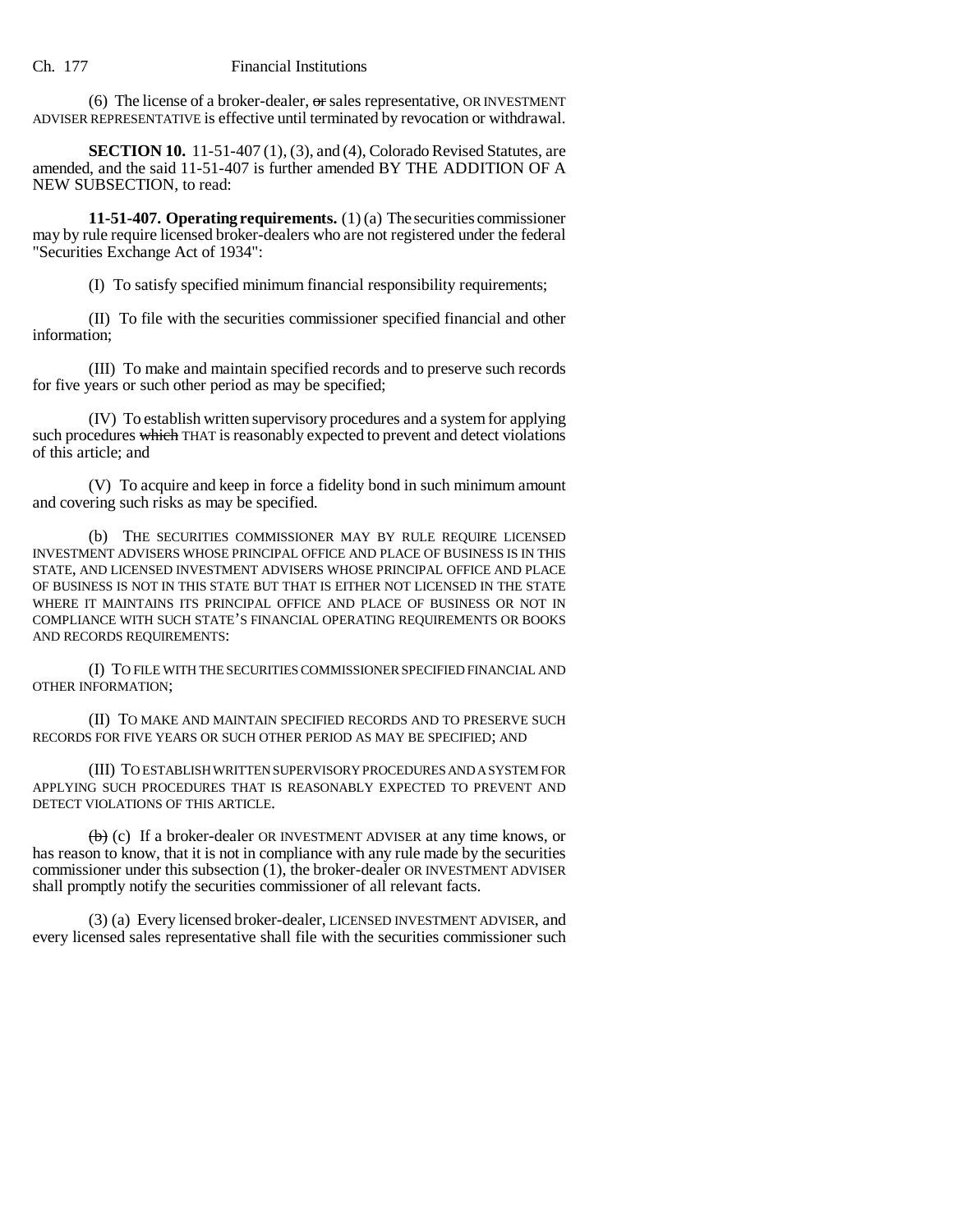Financial Institutions Ch. 177

information as may be necessary to correct any information in that person's application for license which THAT is or has become inaccurate in any material respect. The requirements of this subsection (3) may be satisfied by a broker-dealer who is registered as a broker-dealer under the federal "Securities Exchange Act of 1934" or by a sales representative licensed to act for such a broker-dealer by filing the correcting information through the central registration depository.

(b) A FEDERAL COVERED ADVISER WHO HAS FILED THE NOTICE DESCRIBED IN SECTION 11-51-403 SHALL FILE WITH THE SECURITIES COMMISSIONER A COPY OF EACH AMENDMENT FILED BY SUCH ADVISER WITH THE SECURITIES AND EXCHANGE COMMISSION AT THE TIME SUCH AMENDMENT IS FILED WITH THE SECURITIES AND EXCHANGE COMMISSION.

(4) Every licensed broker-dealer who is not registered under the federal "Securities Exchange Act of 1934" shall at all times have in its employment one or more individuals who have passed the written examination required under section 11-51-405 for individuals with supervisory responsibility. EVERY LICENSED INVESTMENT ADVISER SHALL AT ALL TIMES HAVE ONE OR MORE INDIVIDUALS EMPLOYED OR OTHERWISE ASSOCIATED WITH THE INVESTMENT ADVISER DESIGNATED AS HAVING SUPERVISORY RESPONSIBILITIES OVER THE INVESTMENT ADVISER REPRESENTATIVES OF SUCH ADVISER. Such individual or individuals shall have primary responsibility to supervise all of the licensed sales representatives of the broker-dealer, OR ALL OF THE LICENSED INVESTMENT ADVISER REPRESENTATIVES OF THE INVESTMENT ADVISER, AS THE CASE MAY BE, and, for the purposes of section 11-51-410, each such individual who is not a partner, officer, or director of the broker-dealer OR INVESTMENT ADVISER shall be deemed a person occupying a similar status or performing similar functions as a partner, officer, or director. A broker-dealer OR INVESTMENT ADVISER who is not in compliance with this subsection (4) shall promptly notify the securities commissioner of all relevant facts.

(5) NO INVESTMENT ADVISER WITH ITS PRINCIPAL OFFICE AND PLACE OF BUSINESS IN THIS STATE OR INVESTMENT ADVISER REPRESENTATIVE OF A LICENSED INVESTMENT ADVISER WITH A PLACE OF BUSINESS IN THIS STATE SHALL TAKE OR MAINTAIN CUSTODY OR POSSESSION OF ANY FUNDS OR SECURITIES IN WHICH ANY CLIENT OF SUCH PERSON HAS ANY BENEFICIAL INTEREST UNLESS:

(a) ALL OF THE SECURITIES OF EACH CLIENT ARE SEGREGATED, MARKED TO IDENTIFY THE PARTICULAR CLIENT WITH ANY BENEFICIAL INTEREST THEREIN, AND HELD IN SAFEKEEPING IN SOME PLACE REASONABLY FREE FROM RISK OF LOSS, DAMAGE, OR DESTRUCTION; AND

(b) (I) ALL OF THE FUNDS OF EACH CLIENT ARE DEPOSITED IN ONE OR MORE ACCOUNTS, CONTAINING ONLY CLIENTS' FUNDS, AT A DEPOSITORY INSTITUTION; AND

(II) EACH ACCOUNT IS MAINTAINED IN THE NAME OF THE INVESTMENT ADVISER OR A FEDERAL COVERED ADVISER AS AGENT OR TRUSTEE FOR SUCH CLIENTS; AND

(III) A SEPARATE RECORD IS MAINTAINED FOR EACH SUCH ACCOUNT THAT SHOWS THE NAME AND ADDRESS OF THE DEPOSITORY INSTITUTION WHERE THE ACCOUNT IS MAINTAINED, THE DATES AND AMOUNTS OF DEPOSITS TO AND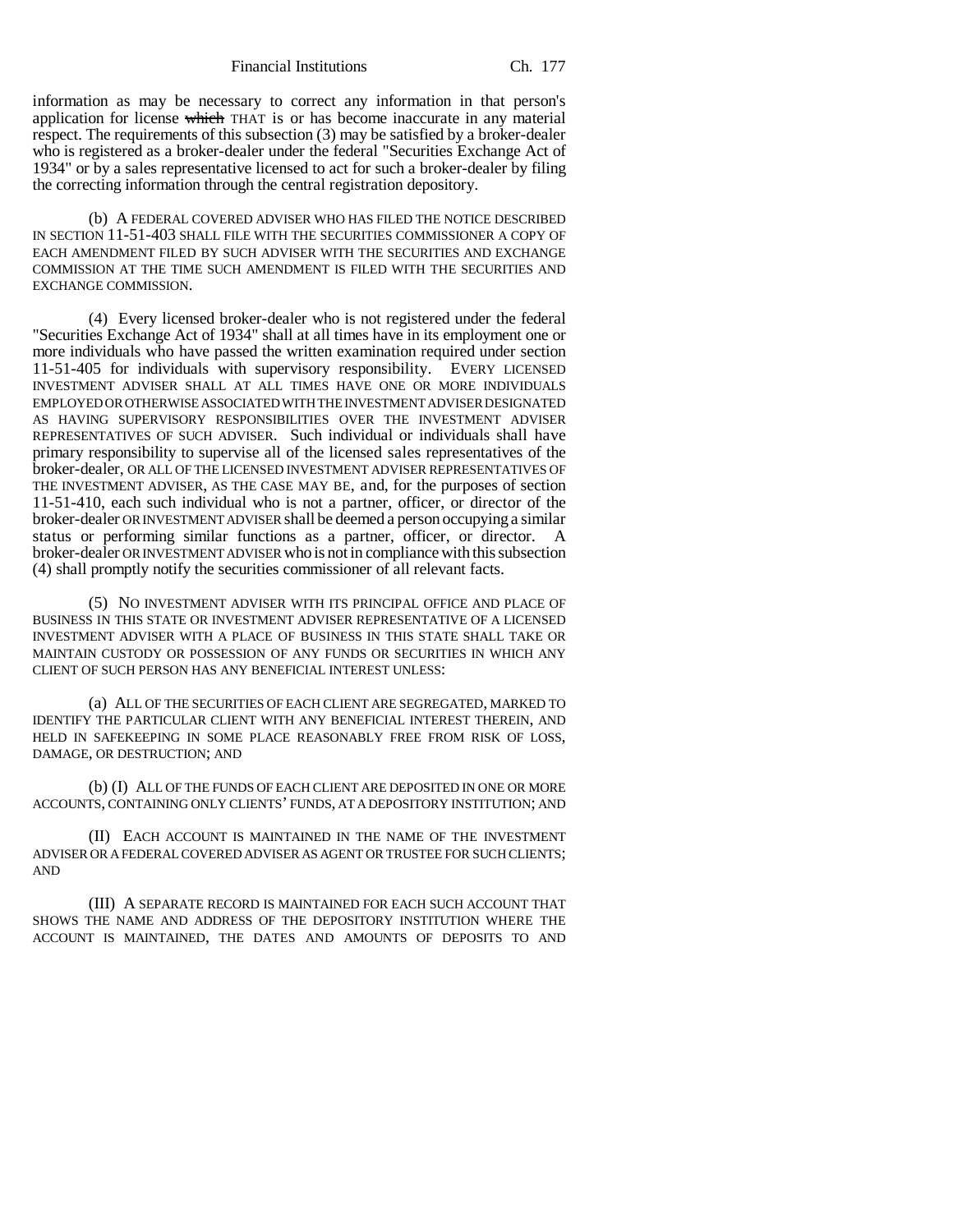WITHDRAWALS FROM THE ACCOUNT, AND THE EXACT AMOUNT OF EACH CLIENT'S BENEFICIAL INTEREST IN THE ACCOUNT; AND

(c) WRITTEN NOTIFICATION IS SENT TO THE CLIENT GIVING THE PLACE AND MANNER IN WHICH THE CLIENT'S FUNDS OR SECURITIES WILL BE MAINTAINED IMMEDIATELY AFTER THE INVESTMENT ADVISER OR INVESTMENT ADVISER REPRESENTATIVE ACCEPTS CUSTODY OR POSSESSION OF SUCH FUNDS OR SECURITIES FROM THE CLIENT AND THEREAFTER, IF AND WHEN THERE IS ANY CHANGE IN THE PLACE OR MANNER, WRITTEN NOTIFICATION IS SENT TO THE CLIENT EXPLAINING THE CHANGE; AND

(d) AN ITEMIZED STATEMENT IS SENT TO EACH CLIENT, AT LEAST ONCE EVERY THREE MONTHS, THAT SHOWS THE CLIENT'S FUNDS AND SECURITIES IN THE CUSTODY OR POSSESSION OF THE INVESTMENT ADVISER OR INVESTMENT ADVISER REPRESENTATIVE AT THE END OF THE PERIOD AND ALL DEBITS, CREDITS, AND TRANSACTIONS AFFECTING THE FUNDS AND SECURITIES DURING THE PERIOD; AND

(e) A CERTIFIED PUBLIC ACCOUNTANT OR, WITH THE PRIOR WRITTEN CONSENT OF THE CLIENT, A PUBLIC ACCOUNTANT VERIFIES ALL FUNDS AND SECURITIES OF CLIENTS AT LEAST ONCE DURING EACH CALENDAR YEAR THROUGH AN ACTUAL EXAMINATION. SUCH EXAMINATION SHALL BE AT A TIME CHOSEN BY THE ACCOUNTANT WITHOUT PRIOR NOTICE TO THE INVESTMENT ADVISER OR INVESTMENT ADVISER REPRESENTATIVE. THE INVESTMENT ADVISER SHALL FILE WITH THE SECURITIES COMMISSIONER PROMPTLY AFTER EACH SUCH EXAMINATION A CERTIFICATE FROM THE ACCOUNTANT IN WHICH SUCH ACCOUNTANT AVERS TO THE COMMISSIONER THAT THE ACCOUNTANT HAS PERFORMED AN EXAMINATION OF THE FUNDS AND SECURITIES ACCOUNTS, AND IN WHICH THE ACCOUNTANT DESCRIBES THE NATURE AND EXTENT OF THE EXAMINATION, AND THE RESULTS AND CONCLUSIONS REACHED; AND

(f) THE INVESTMENT ADVISER OR INVESTMENT ADVISER REPRESENTATIVE WHO HAS CUSTODY OF CLIENT FUNDS OR SECURITIES POSTS BONDS IN AMOUNTS AND WITH CONDITIONS THE SECURITIES COMMISSIONER MAY BY RULE PRESCRIBE, SUBJECT TO THE LIMITATIONS OF SECTION 222 (c) OF THE FEDERAL "INVESTMENT ADVISERS ACT OF 1940". ANY EQUIVALENT DEPOSIT OF CASH OR SECURITIES SHALL BE ACCEPTED IN LIEU OF ANY BONDS SO REQUIRED. EVERY BOND SHALL PROVIDE FOR SUIT THEREON BY ANY PERSON WHO HAS A CAUSE OF ACTION UNDER SECTION 11-51-604 (3) AND (5).

**SECTION 11.** 11-51-408, Colorado Revised Statutes, is amended to read:

**11-51-408. Licensing of successor firms.** (1) (a) A licensed broker-dealer OR INVESTMENT ADVISER may file an application for a license on behalf of a successor, whether or not the successor is in existence. If a broker-dealer OR INVESTMENT ADVISER succeeds to and continues the business of a licensed broker-dealer OR INVESTMENT ADVISER and the successor files an application for a license within thirty days after the succession, the license of the predecessor remains effective as the license of the successor for sixty days after the succession. An application filed pursuant to this subsection (1) must satisfy all requirements of an application under this article.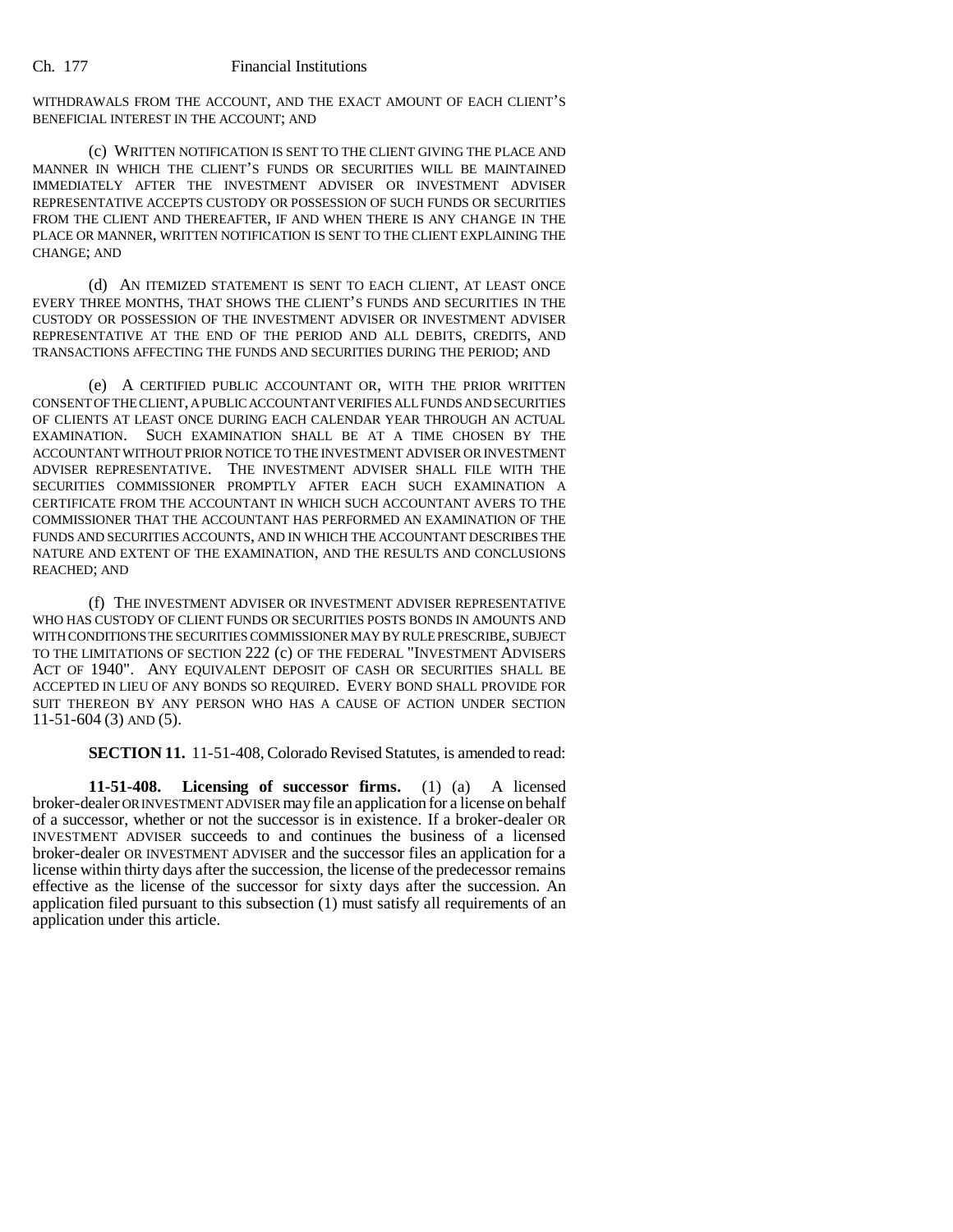(b) A FEDERAL COVERED ADVISER MAY FILE A NOTICE ON BEHALF OF A SUCCESSOR, WHETHER OR NOT THE SUCCESSOR IS IN EXISTENCE.

(2) If a successor is licensed OR AUTHORIZED TO DO BUSINESS IN THIS STATE pursuant to subsection (1) of this section, the license of each sales representative OR INVESTMENT ADVISER REPRESENTATIVE licensed to act for the predecessor shall remain effective as a license to act for the successor without a separate filing or payment of a separate fee.

**SECTION 12.** 11-51-409, Colorado Revised Statutes, is amended to read:

**11-51-409. Access to records.** (1) The securities commissioner, in a manner reasonable under the circumstances, may examine, without notice, the records, within or without this state, of a licensed broker-dealer which OR INVESTMENT ADVISER THAT are required to be made and maintained pursuant to this article in order to determine compliance with this article. A licensed broker-dealer OR INVESTMENT ADVISER may maintain such records in any form of data storage if the records are readily accessible to the securities commissioner in legible form.

(2) The securities commissioner, in a manner reasonable under the circumstances, may copy records required to be made and maintained under this article or require a licensed broker-dealer OR INVESTMENT ADVISER, at the expense of the broker-dealer OR INVESTMENT ADVISER, to copy such records and provide copies to the securities commissioner.

(3) The securities commissioner, in a manner reasonable under the circumstances, may examine, without notice, the records, within or without this state, of a licensed sales representative which OR INVESTMENT ADVISER REPRESENTATIVE THAT are made and maintained by the sales representative OR INVESTMENT ADVISER REPRESENTATIVE in the normal course of business in order to determine compliance with this article.

(4) The securities commissioner, in a manner reasonable under the circumstances, may copy records made and maintained by a licensed sales representative OR INVESTMENT ADVISER REPRESENTATIVE in the normal course of business or require a licensed sales representative OR INVESTMENT ADVISER REPRESENTATIVE, at the sales representative's OR INVESTMENT ADVISER REPRESENTATIVE'S expense, to copy such records and provide copies to the securities commissioner.

**SECTION 13.** Part 4 of article 51 of title 11, Colorado Revised Statutes, is amended BY THE ADDITION OF A NEW SECTION to read:

**11-51-409.5. Mandatory disclosure - investment advisers and investment adviser representatives.** (1) EACH INVESTMENT ADVISER AND INVESTMENT ADVISER REPRESENTATIVE OF A LICENSED INVESTMENT ADVISER SHALL FURNISH A WRITTEN DISCLOSURE STATEMENT TO EACH PROSPECTIVE CLIENT AND TO EACH CLIENT WHO IS TO RECEIVE INVESTMENT ADVISORY SERVICES. SUCH STATEMENT SHALL, AT A MINIMUM, CONTAIN THE INFORMATION THE SECURITIES COMMISSIONER BY RULE REQUIRES TO BE FURNISHED TO CLIENTS OR PROSPECTIVE CLIENTS BY AN INVESTMENT ADVISER AND AN INVESTMENT ADVISER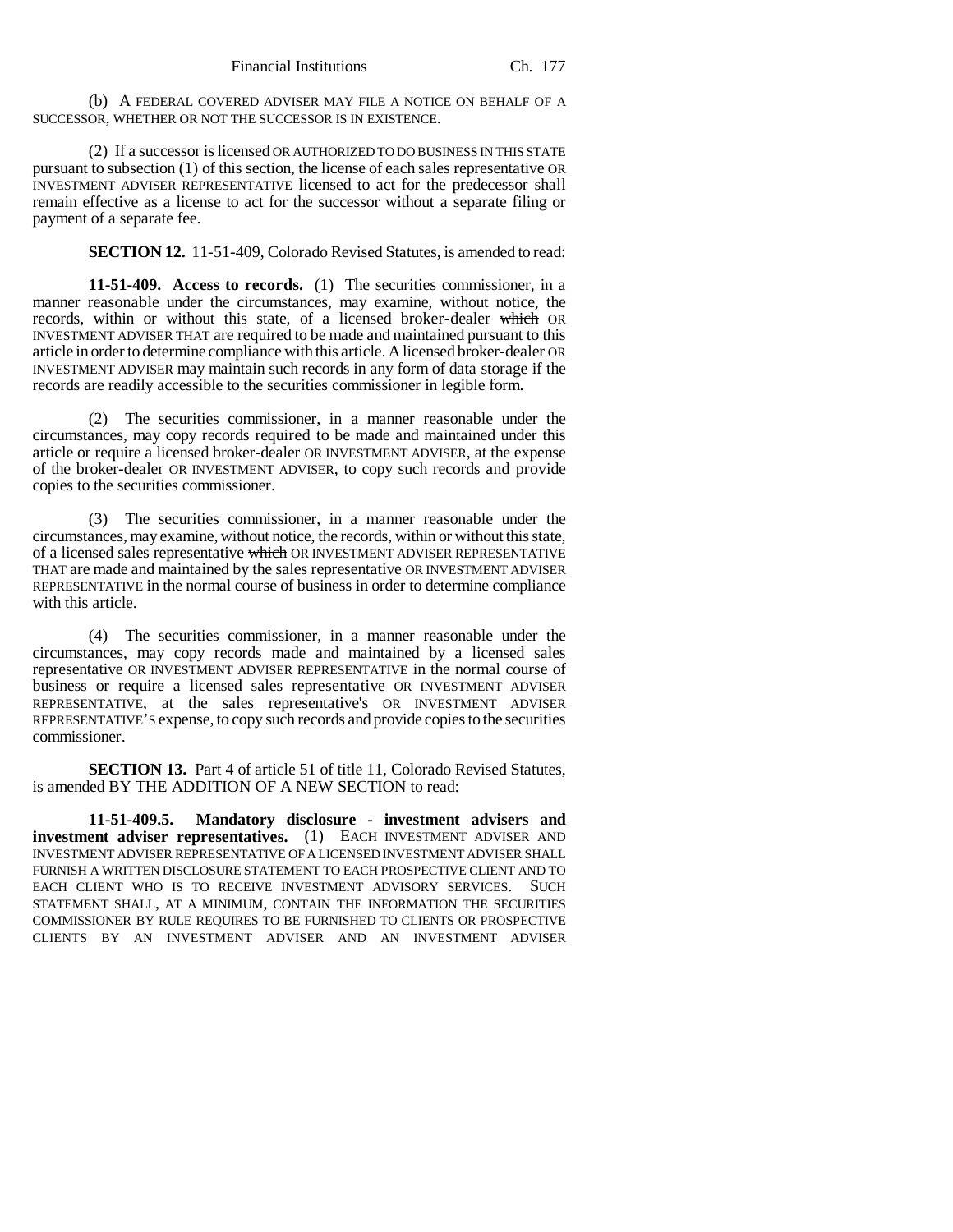REPRESENTATIVE. IN THE INTERESTS OF UNIFORMITY, THE REQUIREMENTS FOR DISCLOSURE OF INFORMATION UNDER SUCH RULES SHOULD BE COORDINATED AND CONSISTENT WITH THOSE THAT WOULD BE IMPOSED UNDER THE FEDERAL "INVESTMENT ADVISERS ACT OF 1940" AND THE RULES PROMULGATED PURSUANT TO THAT ACT, AND WITH THE REQUIREMENTS OF OTHER STATES, UNLESS THE SECURITIES COMMISSIONER MAKES THE SPECIFIC FINDING THAT TO DO SO WOULD BE CONTRARY TO THE PUBLIC INTEREST, THE PROTECTION OF INVESTORS AND ADVISORY CLIENTS IN THIS STATE, AND THE PURPOSES OF THIS ARTICLE.

(2) THE DISCLOSURE STATEMENT DESCRIBED IN SUBSECTION (1) OF THIS SECTION SHALL BE DELIVERED BEFORE THE CLIENT OR PROSPECTIVE CLIENT INCURS ANY OBLIGATION FOR OR IN CONNECTION WITH THE INVESTMENT ADVISORY SERVICES. IN ADDITION, THE INVESTMENT ADVISER OR INVESTMENT ADVISER REPRESENTATIVE SHALL ANNUALLY DELIVER OR OFFER TO DELIVER WITHOUT CHARGE UPON WRITTEN REQUEST OF EACH CLIENT A TRUE COPY OF THE MOST RECENTLY AVAILABLE DISCLOSURE STATEMENT.

**SECTION 14.** 11-51-410 (1), Colorado Revised Statutes, is amended, and the said 11-51-410 is further amended BY THE ADDITION OF A NEW SUBSECTION, to read:

**11-51-410. Denial, suspension, or revocation.** (1) The securities commissioner may by order deny an application for a license, suspend or revoke a license, censure a licensed person, limit or impose conditions on the securities activities that a licensed person may conduct in this state, and bar a person from association with any licensed broker-dealer, INVESTMENT ADVISER, OR FEDERAL COVERED ADVISER in the conduct of its business in this state in such capacities and for such period as the order specifies. These sanctions may be imposed only if the securities commissioner makes a finding, in addition to the findings required by section 11-51-704 (2), that the applicant or licensed person or, in the case of a broker-dealer OR INVESTMENT ADVISER, a partner, officer, director, person occupying a similar status or performing similar functions, or person directly or indirectly controlling the broker-dealer OR INVESTMENT ADVISER:

(a) Has filed an application for a license with the securities commissioner which THAT, as of the effective date of the license or as of any date after filing in the case of an order denying effectiveness, was false or misleading as a result of an untrue statement of a material fact or an omission to state a material fact, unless the applicant sustains the burden of proof that the applicant did not know and in the exercise of reasonable care could not have known of the untruth or omission;

(b) Has willfully violated or willfully failed to comply with any provision of this article or any rule or order under this article, except any rule which THAT is subject to the additional findings required by paragraph  $(g)$  of this subsection (1);

(c) Within the past ten years, has entered a plea of guilty or nolo contendere to, or has been convicted of, any felony, any misdemeanor involving a breach of fiduciary duty or fraud, or any misdemeanor in connection with a purchase or sale of a security;

(d) Is subject to a temporary or permanent injunction issued by a court of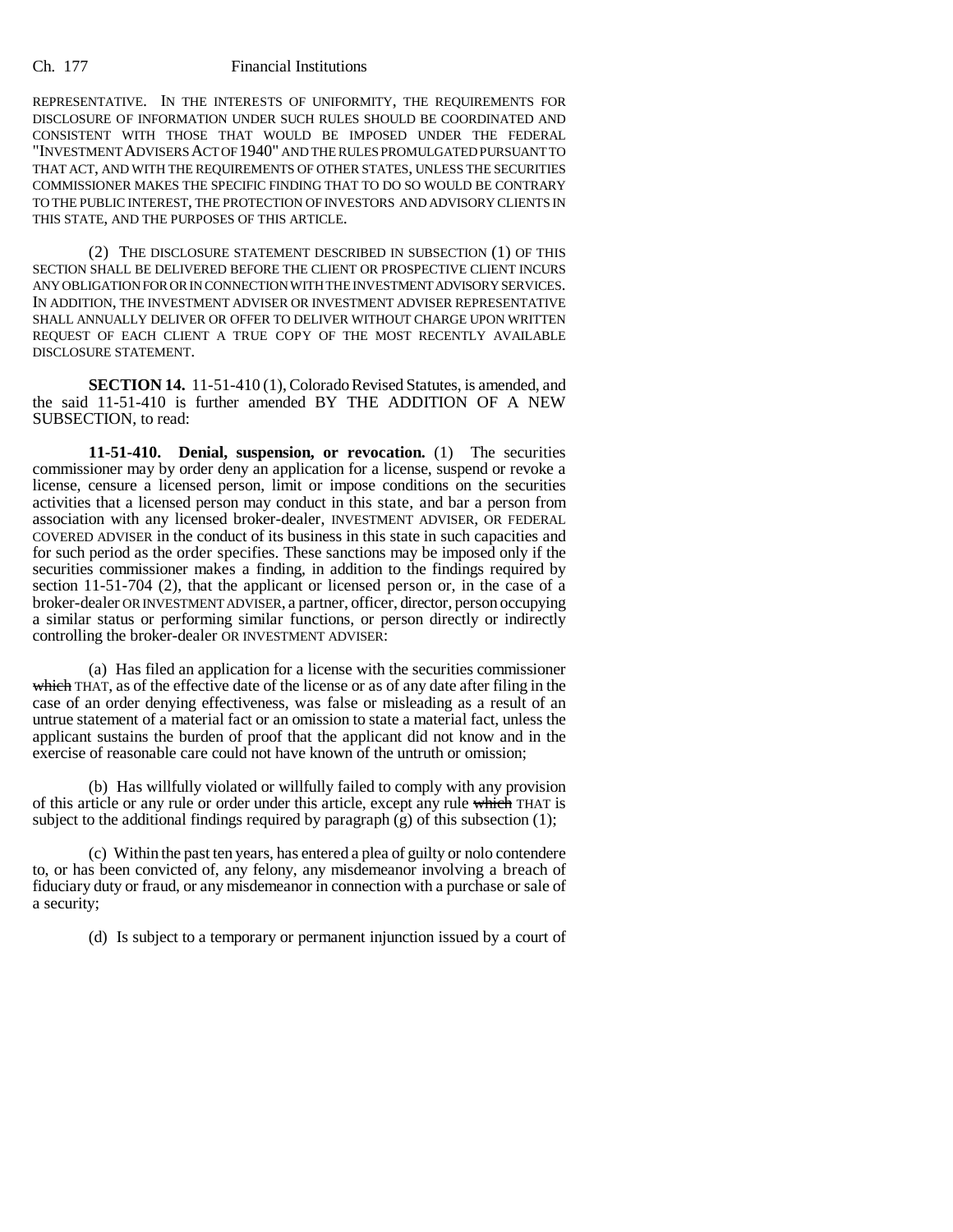Financial Institutions Ch. 177

competent jurisdiction in an action instituted by the securities commissioner, the securities agency or administrator of another state or a foreign jurisdiction, the securities and exchange commission, or the commodity futures trading commission, for violating any securities registration or broker-dealer, INVESTMENT ADVISER, FEDERAL COVERED ADVISER, or similar license requirement in any federal, state, or foreign law or for engaging in fraudulent conduct;

(e) Is currently the subject of an order of the securities commissioner denying, suspending, or revoking the person's license as a broker-dealer, INVESTMENT ADVISER, or sales representative, or INVESTMENT ADVISER REPRESENTATIVE OR barring the person from association with any licensed broker-dealer, INVESTMENT ADVISER, OR FEDERAL COVERED ADVISER;

(f) Is currently the subject of any of the following orders issued within the past five years:

(I) An order by the securities agency or administrator of another state or a foreign jurisdiction, entered after notice and opportunity for hearing and based upon fraudulent conduct, denying or revoking the person's license as a broker-dealer, INVESTMENT ADVISER, sales representative, or investment adviser REPRESENTATIVE, or the substantial equivalent of those terms, or suspending or barring the right of the person to be associated with a broker-dealer, INVESTMENT ADVISER, OR FEDERAL COVERED ADVISER;

(II) An order by the securities and exchange commission, entered after notice and opportunity for hearing, denying, suspending, or revoking the person's registration as a broker-dealer under the federal "Securities Exchange Act of 1934" OR AS AN INVESTMENT ADVISER UNDER THE FEDERAL "INVESTMENT ADVISERS ACT OF 1940" or suspending or barring the right of the person to be associated with a broker-dealer OR INVESTMENT ADVISER;

(III) An order by the commodity futures trading commission, entered after notice and opportunity for hearing, denying, suspending, or revoking registration under the federal "Commodity Exchange Act"; or

(IV) A suspension or expulsion from membership in or association with a member of a self-regulatory organization;

(g) Has willfully engaged in a course of conduct involving the violation of one or more rules made by the securities commissioner which THAT prohibit unfair and dishonest dealings by a broker-dealer or sales representative, including any rule that may be made to define conduct prohibited by section 11-51-501, if each such rule is based upon a finding, in addition to the findings required by section 11-51-704 (2), which finding itself must be based on information provided by broker-dealers and sales representatives at a hearing on the proposed rule, that licensed broker-dealers and sales representatives who will be required to comply with the rule generally agree that the conduct prohibited by the rule does not meet prevailing standards of fair and honest dealing within the securities industry and that it is reasonable to expect the rule will prevent or deter such conduct;

(h) In the case of a broker-dealer who is not registered under the federal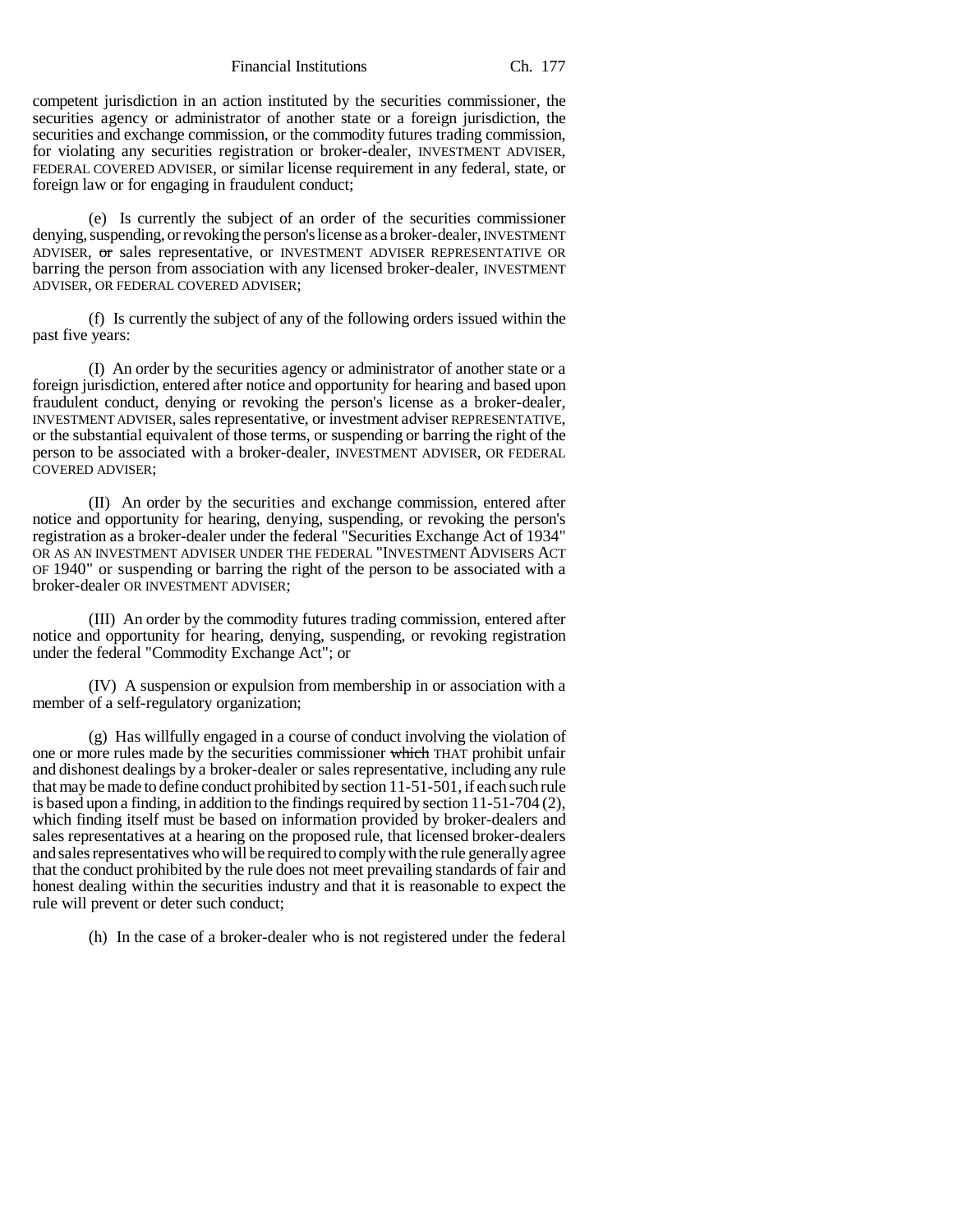"Securities Exchange Act of 1934", is not in compliance with of section 11-51-407  $(4)$ ;

(i) Has failed reasonably to supervise, with a view to preventing violations of this article, another person who is subject to the person's supervision and who commits such a violation, but for the purpose of this paragraph (i) no person shall be deemed to have failed to supervise another person if there existed established procedures, and a system for applying such procedures, which would reasonably be expected to prevent and detect, insofar as practicable, any such violation by such other person and such person reasonably discharged the duties and obligations incumbent upon such person by reason of such procedures and system without reasonable cause to believe that such procedures and system were not being complied with;

(i) Has ceased to do business as a broker-dealer,  $\sigma$  INVESTMENT ADVISER, sales representative, or INVESTMENT ADVISER REPRESENTATIVE;

(k) Has offered or sold to a public entity in the state of Colorado a financial instrument that such person knew or should have known does not qualify for sale to the public entity under section 24-75-601.1, C.R.S.; OR

(l) IN THE CASE OF AN INVESTMENT ADVISER OR INVESTMENT ADVISER REPRESENTATIVE, WILLFULLY HAS:

(I) FAILED TO PROVIDE A CLIENT WITH A WRITTEN DISCLOSURE STATEMENT AS REQUIRED PURSUANT TO SECTION 11-51-409.5; OR

(II) ENGAGED IN CONDUCT CONTRARY TO ONE OR MORE RULES WHEREIN THE SECURITIES COMMISSIONER PROHIBITS DISHONEST OR UNETHICAL CONDUCT IN CONNECTION WITH PROVIDING INVESTMENT ADVISORY SERVICES. THIS SUBPARAGRAPH (II) APPLIES TO AN INVESTMENT ADVISER REPRESENTATIVE EMPLOYED BY OR AFFILIATED WITH A FEDERAL COVERED ADVISER ONLY TO THE EXTENT PERMITTED UNDER THE FEDERAL "NATIONAL SECURITIES MARKETS IMPROVEMENT ACT OF 1996". IN THE INTERESTS OF UNIFORMITY, ANY RULES PROMULGATED PURSUANT TO THIS SUBPARAGRAPH (II) SHALL BE COORDINATED AND CONSISTENT WITH THE REGULATION OF FEDERAL COVERED ADVISERS BY THE SECURITIES AND EXCHANGE COMMISSION UNDER THE FEDERAL "INVESTMENT ADVISERS ACT OF 1940" AND THE RULES PROMULGATED PURSUANT TO THAT ACT, AND WITH THE RULES OF OTHER STATES REGARDING SUCH CONDUCT BY INVESTMENT ADVISERS AND INVESTMENT ADVISER REPRESENTATIVES, UNLESS THE SECURITIES COMMISSIONER MAKES THE SPECIFIC FINDING THAT TO DO SO WOULD BE CONTRARY TO THE PUBLIC INTEREST, THE PROTECTION OF INVESTORS AND ADVISORY CLIENTS IN THIS STATE, AND THE PURPOSES OF THIS ARTICLE.

(5) WHERE A PERSON IS AN APPLICANT FOR A LICENSE, OR IS LICENSED BY THE SECURITIES COMMISSIONER IN MORE THAN ONE CAPACITY, OR BOTH, AND ONE OR MORE GROUNDS FOR SANCTION AS SET FORTH IN SUBSECTION (1) OF THIS SECTION AS THEY MAY APPLY TO ONE APPLICATION, LICENSE, OR ASSOCIATION WITH A BROKER-DEALER, INVESTMENT ADVISER, OR FEDERAL COVERED ADVISER HAS BEEN ESTABLISHED EITHER BY FINDINGS OF FACT AND CONCLUSIONS OF LAW OR ALLEGED BEFORE THE SECURITIES COMMISSIONER ON STIPULATION, THE SECURITIES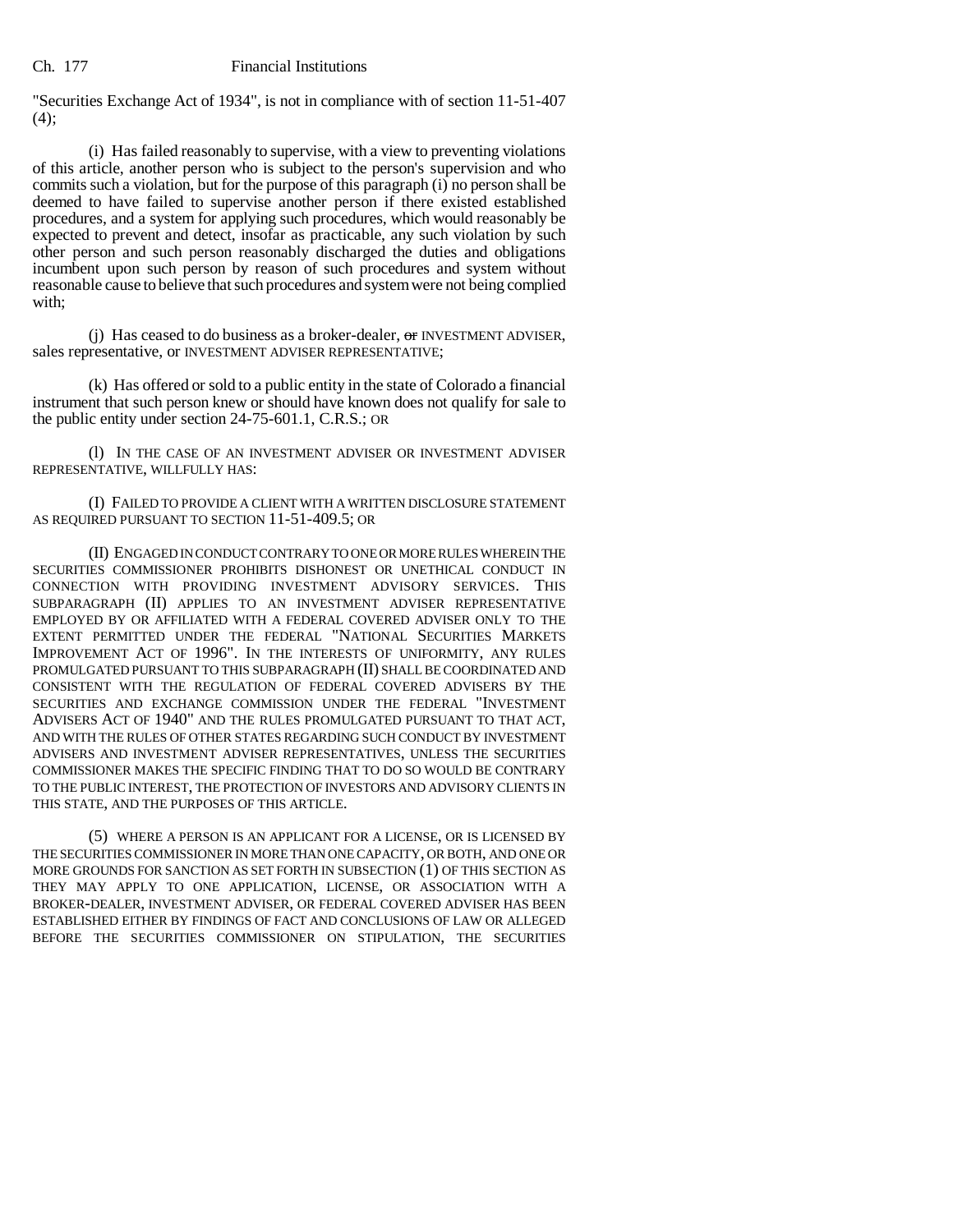Financial Institutions Ch. 177

COMMISSIONER MAY IMPOSE ONE OR MORE OF SUCH SANCTIONS NOT ONLY REGARDING THE APPLICATION, LICENSE, OR ASSOCIATION GIVING RISE TO THE MATTER, BUT ALSO UPON ANY OTHER APPLICATION, LICENSE, OR ASSOCIATION UNDER THIS SECTION IF THE SECURITIES COMMISSIONER MAKES THE ADDITIONAL FINDINGS THAT TO DO SO IS NECESSARY AND APPROPRIATE IN THE PUBLIC INTEREST AND FOR THE PROTECTION OF INVESTORS.

**SECTION 15.** 11-51-412 (2), Colorado Revised Statutes, is amended, and the said 11-51-412 is further amended BY THE ADDITION OF A NEW SUBSECTION, to read:

**11-51-412. Withdrawal.** (2) Withdrawal from licensing as a broker-dealer, or INVESTMENT ADVISER, sales representative, OR INVESTMENT ADVISER REPRESENTATIVE becomes effective thirty days after receipt by the securities commissioner of an application to withdraw, or at such earlier time as the securities commissioner may allow, unless:

(a) A proceeding under section 11-51-410 against the licensed person is pending when the application is filed or is instituted within thirty days thereafter; or

(b) Additional information regarding the application is requested by the securities commissioner within thirty days after the application is filed.

(4) UNLESS ANOTHER DATE IS SPECIFIED BY THE FEDERAL COVERED ADVISER, WITHDRAWAL OF A NOTICE FILING BY A FEDERAL COVERED ADVISER BECOMES EFFECTIVE UPON RECEIPT BY THE SECURITIES COMMISSIONER OF NOTICE FROM SUCH ADVISER OF THE WITHDRAWAL.

**SECTION 16.** 11-51-501, Colorado Revised Statutes, is amended BY THE ADDITION OF THE FOLLOWING NEW SUBSECTIONS to read:

**11-51-501. Fraud and other prohibited conduct.** (5) IT IS UNLAWFUL FOR ANY PERSON WHO RECEIVES, DIRECTLY OR INDIRECTLY, ANY CONSIDERATION FROM ANOTHER PERSON FOR ADVISING THE OTHER PERSON AS TO THE VALUE OF SECURITIES OR OF ANY PURCHASE OR SALE THEREOF, WHETHER THROUGH THE ISSUANCE OF ANALYSES OR REPORTS OR OTHERWISE TO:

(a) EMPLOY ANY DEVICE, SCHEME, OR ARTIFICE TO DEFRAUD ANY CLIENT OR PROSPECTIVE CLIENT;

(b) MAKE AN UNTRUE STATEMENT OF A MATERIAL FACT TO ANY CLIENT OR PROSPECTIVE CLIENT OR TO OMIT TO STATE TO ANY CLIENT OR PROSPECTIVE CLIENT ANY MATERIAL FACT NECESSARY TO MAKE THE STATEMENTS MADE, IN LIGHT OF THE CIRCUMSTANCES UNDER WHICH THEY ARE MADE, NOT MISLEADING, IN THE DISCLOSURE STATEMENT DELIVERED TO ANY CLIENT OR PROSPECTIVE CLIENT PURSUANT TO SECTION 11-51-409.5 OR A SIMILAR DOCUMENT UNDER THE FEDERAL "INVESTMENT ADVISERS ACT OF 1940" OR DURING THE SOLICITATION OF ANY SUCH CLIENT OR OTHERWISE IN CONNECTION WITH PROVIDING INVESTMENT ADVISORY SERVICES; OR

(c) ENGAGE IN ANY TRANSACTION, ACT, PRACTICE, OR COURSE OF BUSINESS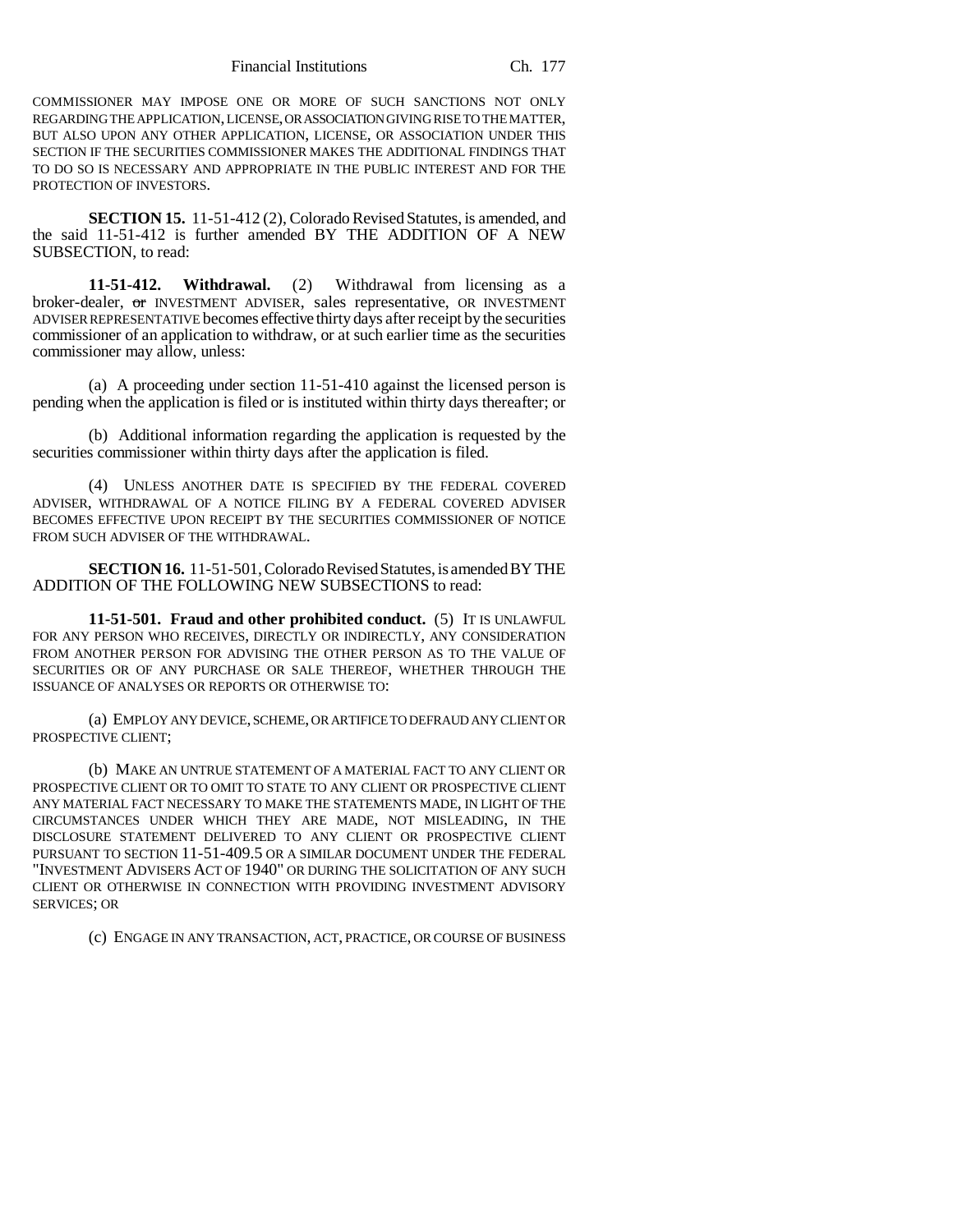THAT OPERATES OR WOULD OPERATE AS A FRAUD OR DECEIT UPON ANY CLIENT OR PROSPECTIVE CLIENT OR THAT IS FRAUDULENT, DECEPTIVE, OR MANIPULATIVE.

(6) IT IS UNLAWFUL FOR AN INVESTMENT ADVISER OR INVESTMENT ADVISER REPRESENTATIVE ACTING AS PRINCIPAL FOR SUCH PERSON'S OWN ACCOUNT OR ON BEHALF OF A THIRD PARTY TO:

(a) SELL A SECURITY TO A CLIENT WITHOUT DISCLOSING IN WRITING PURSUANT TO SECTION 11-51-409.5 THE CAPACITY IN WHICH THE INVESTMENT ADVISER OR INVESTMENT ADVISER REPRESENTATIVE IS ACTING BEFORE THE COMPLETION OF THE TRANSACTION; OR

(b) FAIL TO OBTAIN THE WRITTEN CONSENT OF THE CLIENT TO SUCH TRANSACTION AFTER DISCLOSURE HAS BEEN MADE AND BEFORE COMPLETION OF THE TRANSACTION.

(7) NOTHING IN SUBSECTION (5) OR (6) OF THIS SECTION SHALL RELIEVE AN INVESTMENT ADVISER, FEDERAL COVERED ADVISER, OR INVESTMENT ADVISER REPRESENTATIVE OF LIABILITY UNDER ANY OTHER SUBSECTION OF THIS SECTION.

**SECTION 17.** 11-51-602 (1), Colorado Revised Statutes, is amended to read:

**11-51-602. Enforcement by injunction.** (1) Whenever it appears to the securities commissioner upon sufficient evidence satisfactory to the securities commissioner that any person has engaged in or is about to engage in any act or practice constituting a violation of any provision of this article or of any rule or order under this article, the securities commissioner may apply to the district court of the city and county of Denver to temporarily restrain or preliminarily or permanently enjoin the act or practice in question and to enforce compliance with this article or any rule or order under this article. If the action is against a broker-dealer, or INVESTMENT ADVISER, FEDERAL COVERED ADVISER, sales representative, OR INVESTMENT ADVISER REPRESENTATIVE and the court finds that the broker-dealer or sales representative SUCH PERSON has committed a violation of section 11-51-501, in addition to any other relief the court may enter an order imposing such conditions on the broker-dealer or sales representative SUCH PERSON as the court deems appropriate. In any such action, the securities commissioner shall not be required to plead or prove irreparable injury or the inadequacy of the remedy at law. Under no circumstances shall the court require the securities commissioner to post a bond.

**SECTION 18.** 11-51-604 (3), (5) (a), and (8), Colorado Revised Statutes, are amended, and the said 11-51-604 is further amended BY THE ADDITION OF THE FOLLOWING NEW SUBSECTIONS, to read:

**11-51-604. Civil liabilities.** (2.5) AN INVESTMENT ADVISER OR INVESTMENT ADVISER REPRESENTATIVE WHO VIOLATES SECTION 11-51-401 IS LIABLE TO EACH PERSON TO WHOM INVESTMENT ADVISORY SERVICES ARE PROVIDED IN VIOLATION OF SUCH SECTION IN AN AMOUNT EQUAL TO THE GREATER OF ONE THOUSAND DOLLARS OR THE VALUE OF ALL THE BENEFITS DERIVED DIRECTLY OR INDIRECTLY FROM THE RELATIONSHIP OR DEALINGS WITH SUCH PERSON PRIOR TO SUCH TIME AS THE VIOLATION MAY BE CURED, TOGETHER WITH INTEREST AT THE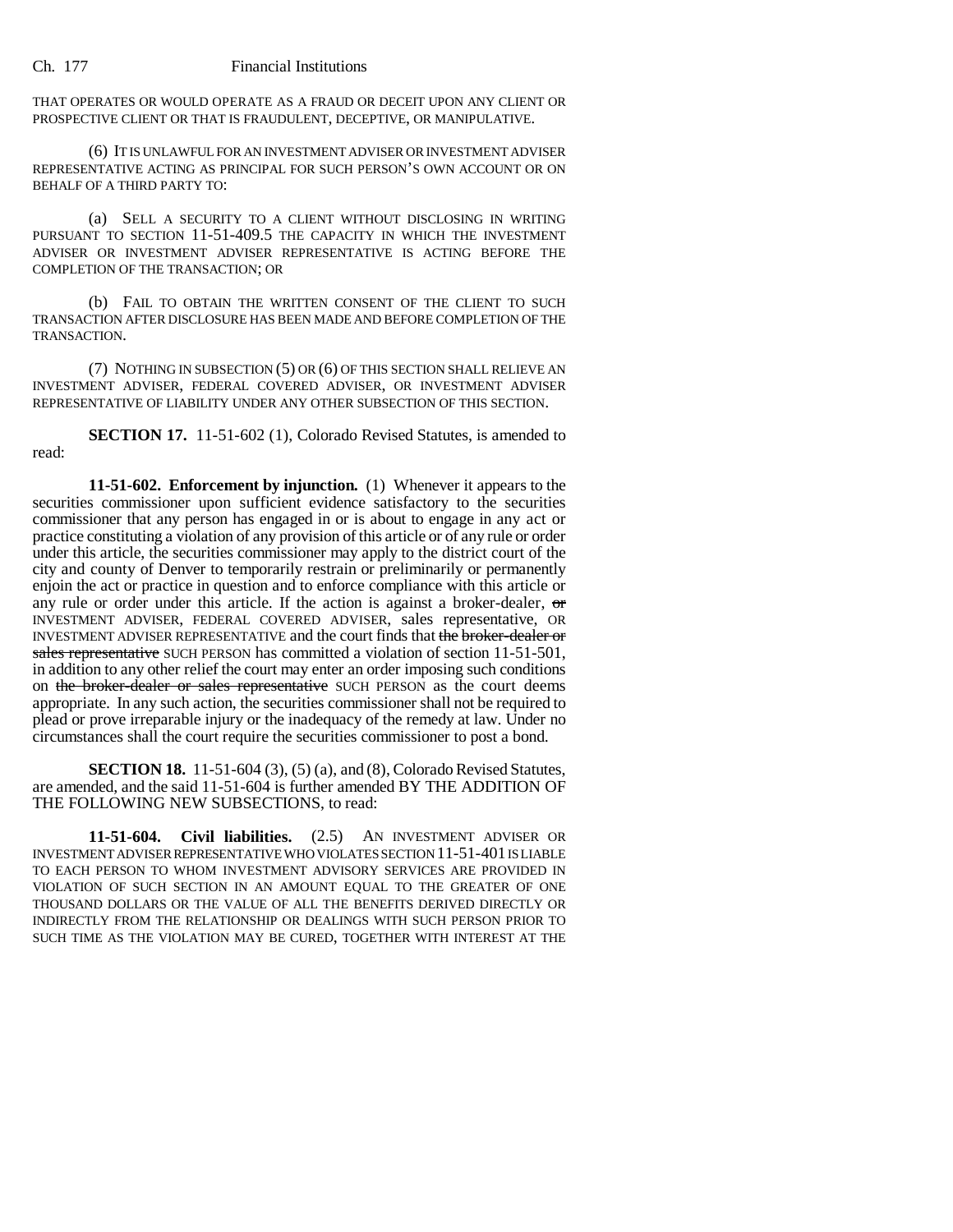STATUTORY RATE FROM THE DATE OF RECEIPT OF SUCH BENEFITS, COSTS, AND REASONABLE ATTORNEY FEES.

(2.6) AN INVESTMENT ADVISER OR INVESTMENT ADVISER REPRESENTATIVE WHO PROVIDES INVESTMENT ADVISORY SERVICES TO ANOTHER PERSON BUT WHO RECKLESSLY, KNOWINGLY, OR WITH AN INTENT TO DEFRAUD FAILS TO FURNISH TO THAT PERSON A WRITTEN DISCLOSURE STATEMENT AS REQUIRED BY SECTION 11-51-409.5 IS LIABLE TO SUCH OTHER PERSON IN AN AMOUNT EQUAL TO ONE THOUSAND DOLLARS, THE VALUE OF ALL BENEFITS DERIVED DIRECTLY OR INDIRECTLY FROM THE RELATIONSHIP OR DEALINGS WITH SUCH PERSON, OR FOR ACTUAL DAMAGES SUFFERED BY SUCH OTHER PERSON, WHICHEVER IS GREATEST, PLUS INTEREST AT THE STATUTORY RATE, COSTS, REASONABLE ATTORNEY FEES, OR SUCH OTHER LEGAL OR EQUITABLE RELIEF AS THE COURT MAY DEEM APPROPRIATE.

(3) Any person who recklessly, knowingly, or with an intent to defraud sells or buys a security in violation of section 11-51-501 (1) OR PROVIDES INVESTMENT ADVISORY SERVICES TO ANOTHER PERSON IN VIOLATION OF SECTION 11-51-501 (5) OR  $(6)$  is liable to the person buying or selling  $\alpha$  SUCH security OR RECEIVING SUCH SERVICES in connection with the violation for such legal or equitable relief which THAT the court deems appropriate, including rescission, actual damages, interest at the statutory rate, costs, and reasonable attorney fees.

(5) (a) Every person who, directly or indirectly, controls a person liable under subsection (1), or (2), (2.5), (2.6), OR (3) of this section is liable jointly and severally with and to the same extent as such controlled person, unless the controlling person sustains the burden of proof that such person did not know, and in the exercise of reasonable care could not have known, of the existence of the facts by reason of which the liability is alleged to exist.

(8) No person may sue under subsection (1),  $\sigma$ r (2), (2.5), OR (2.6) or paragraph (a) of subsection (5) of this section more than two years after the contract of sale, OR, AS THOSE PROVISIONS PERTAIN TO INVESTMENT ADVISERS, FEDERAL COVERED ADVISERS, INVESTMENT ADVISER REPRESENTATIVES, AND PERSONS WHO PROVIDE INVESTMENT ADVISORY SERVICES, MORE THAN TWO YEARS AFTER THE DATE OF THE VIOLATION. No person may sue under subsection (3) or (4) or paragraph (b) or (c) of subsection (5) of this section more than three years after the discovery of the facts giving rise to a cause of action under subsection (3) or (4) of this section or after such discovery should have been made by the exercise of reasonable diligence and in no event more than five years after the purchase or sale, OR, AS THOSE PROVISIONS PERTAIN TO INVESTMENT ADVISERS, FEDERAL COVERED ADVISERS, INVESTMENT ADVISER REPRESENTATIVES, AND PERSONS WHO PROVIDE INVESTMENT ADVISORY SERVICES, MORE THAN FIVE YEARS AFTER THE DATE OF THE VIOLATION.

**SECTION 19.** 11-51-802, Colorado Revised Statutes, is amended BY THE ADDITION OF A NEW SUBSECTION to read:

**11-51-802. Savings provisions.** (5) (a) ANY PERSON WITH A PLACE OF BUSINESS IN THIS STATE WHO IS REGISTERED WITH THE SECURITIES AND EXCHANGE COMMISSION AS AN "INVESTMENT ADVISER" UNDER THE FEDERAL "INVESTMENT ADVISERS ACT OF 1940", WHO IS EXEMPT FROM REGISTRATION AS AN INVESTMENT ADVISER PURSUANT TO SECTION 203 (b) OF SAID ACT, OR WHO IS REGISTERED AS AN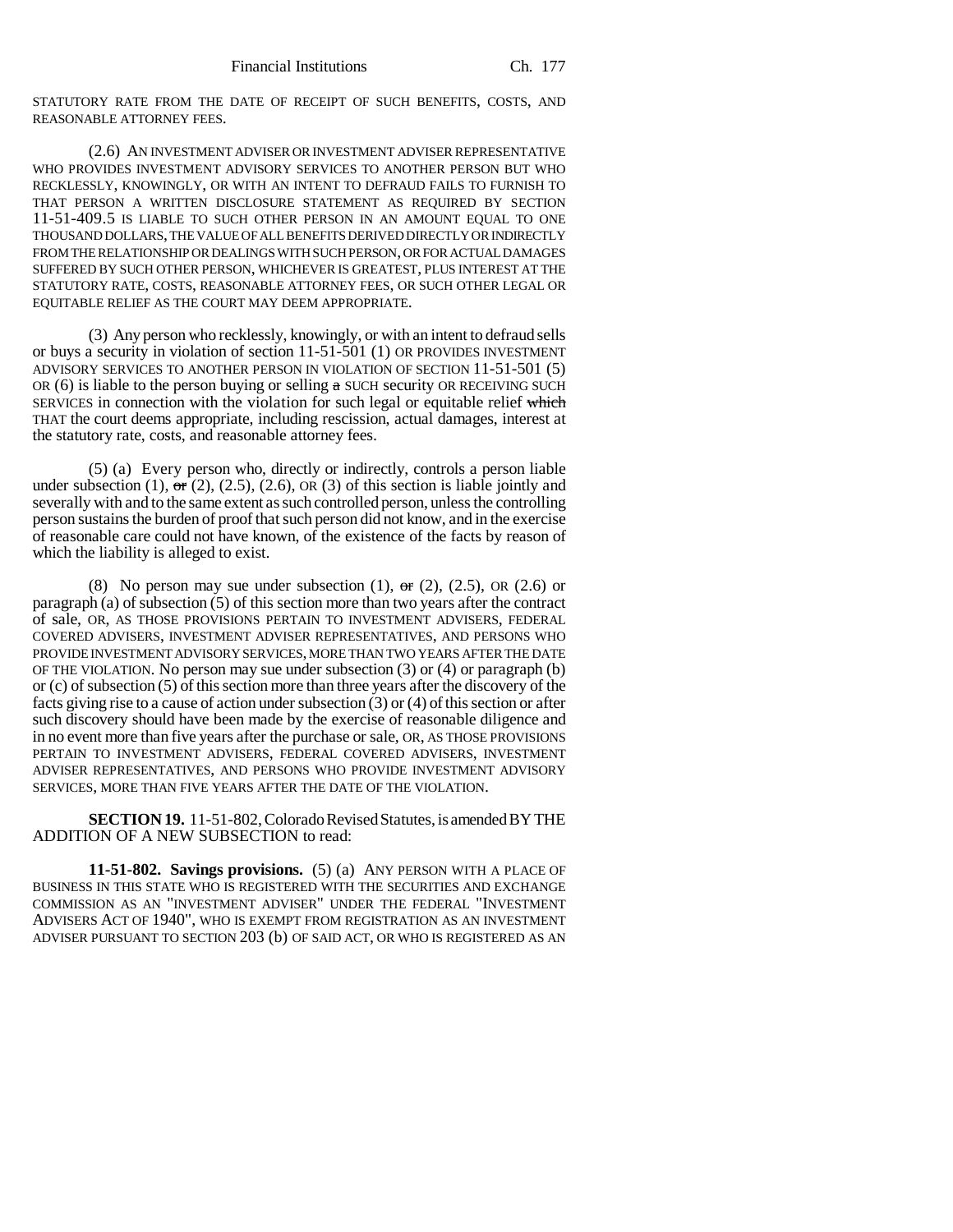INVESTMENT ADVISER IN ANY OTHER STATE, AND WHO, PRIOR TO JANUARY 1, 1999, HAS FILED AN APPLICATION AND PAID THE APPROPRIATE FEE IN COMPLIANCE WITH THE REQUIREMENTS SET FORTH IN SECTIONS 11-51-403 AND 11-51-404, SHALL BE LICENSED AUTOMATICALLY AS AN INVESTMENT ADVISER UNDER THIS ARTICLE EFFECTIVE JANUARY 1, 1999.

(b) ANY INDIVIDUAL WITH A PLACE OF BUSINESS IN THIS STATE WHO IS ASSOCIATED EITHER WITH A FEDERAL COVERED ADVISER, OR AN INVESTMENT ADVISER LICENSED AUTOMATICALLY PURSUANT TO PARAGRAPH (a) OF THIS SUBSECTION (5), AND REGARDING WHOM, PRIOR TO OR ON JANUARY 1, 1999, AN APPLICATION HAS BEEN FILED AND THE APPROPRIATE FEE PAID IN COMPLIANCE WITH THE REQUIREMENTS SET FORTH IN SECTIONS 11-51-403 AND 11-51-404, SHALL BE LICENSED AUTOMATICALLY AS AN INVESTMENT ADVISER REPRESENTATIVE FOR SUCH FEDERAL COVERED ADVISER OR INVESTMENT ADVISER UNDER THIS ARTICLE, EFFECTIVE JANUARY 1, 1999. AUTOMATIC LICENSING UNDER THIS PARAGRAPH (b) IS UNAVAILABLE TO ANY INDIVIDUAL WHO IS THE SUBJECT OF ANY PLEA, CONVICTION, DECREE, ORDER, OR OTHER ACTION DESCRIBED IN SECTION 11-51-410 (1) (c) TO (1) (f) ENTERED OR IMPOSED PRIOR TO JANUARY 1, 1999, OR IS CURRENTLY THE SUBJECT OF A PROCEEDING IN WHICH ANY OF THE SANCTIONS SET FORTH IN SUCH PARAGRAPHS COULD BE IMPOSED.

(c) AFTER JANUARY 1, 1999, NO PROCEEDING UNDER SECTION 11-51-410 MAY BE INITIATED BY THE SECURITIES COMMISSIONER AGAINST ANY PERSON WHO IS LICENSED AUTOMATICALLY PURSUANT TO PARAGRAPH (a) OR (b) OF THIS SUBSECTION (5) IF THE PROCEEDING IS BASED UPON:

(I) ANY PLEA, CONVICTION, DECREE, ORDER, OR OTHER ACTION DESCRIBED IN SECTION  $11-51-410$  (1) (c) TO (1) (f) ENTERED OR IMPOSED PRIOR TO JANUARY 1, 1999; OR

(II) ANY ACT OR COURSE OF CONDUCT WITHIN SECTION 11-51-410 (1) (a),  $(1)$   $(b)$ ,  $(1)$   $(g)$ ,  $(1)$   $(h)$ ,  $(1)$   $(i)$ ,  $OR$   $(1)$   $(i)$  INITIATED AND CONCLUDED PRIOR TO JANUARY 1, 1999.

(d) NOTHING IN THIS SUBSECTION (5) LIMITS THE AUTHORITY OF THE SECURITIES COMMISSIONER OR ANY HEARING OFFICER, ADMINISTRATIVE LAW JUDGE, OR COURT TO CONSIDER ANY EVENT OR CIRCUMSTANCE THAT HAS OCCURRED OR EXISTED PRIOR TO JANUARY 1, 1999:

(I) IN CONNECTION WITH ANY PROCEEDING OR ACTION OTHER THAN A PROCEEDING UNDER SECTION 11-51-410; OR

(II) SOLELY IN CONNECTION WITH A DETERMINATION OF APPROPRIATE SANCTIONS IN A PROCEEDING UNDER SECTION 11-51-410 BASED UPON:

(A) ANY PLEA, CONVICTION, DECREE, ORDER, OR OTHER ACTION DESCRIBED IN SECTION  $11-51-410(1)$  (c) TO  $(1)$  (f) ENTERED OR IMPOSED ON OR AFTER JANUARY 1, 1999; OR

(B) ANY ACT OR COURSE OF CONDUCT WITHIN SECTION 11-51-410 (1) (a),  $(1)$  (b),  $(1)$  (g),  $(1)$  (h),  $(1)$  (i), OR  $(1)$  (j) CONCLUDED ON OR AFTER JANUARY 1, 1999.